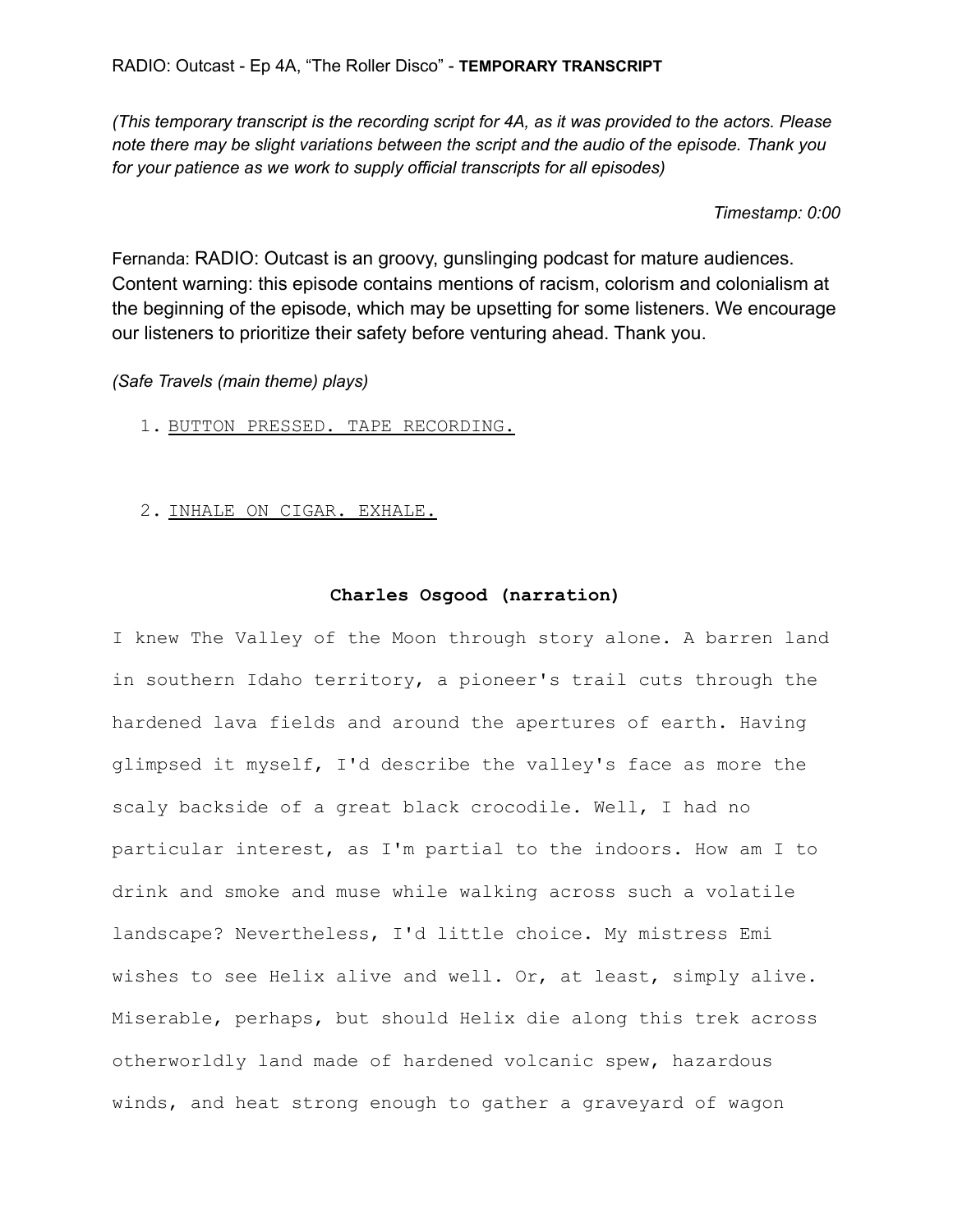wheels as trophies along our path (beat) yes, were Helix to perish during her brief stint as a mortal woman, I believe my mistress would eviscerate me. No hesitation.

# 3. LOUD INTENSE WINDS, THEY WILL SLOWLY FADE INTO THE BACKGROUND.

## 4. HORSE TROTTING ALONG.

#### **Helix**

*(Mumble-singing the lyrics of "Love Train" by The O'Jays to herself) People all over the world...Join hands...Start a love train-- (Louder to Jesse so she's heard past the wind)* Hey, Jesse! Since you took that horse from those bandit weirdos back in Arizona, do you think she's technically a bad guy, too?

## **Charles**

A thought experiment. What is a beast's moral consciousness? Is your stolen steed a greater sinner than the one I purchased? Do animals understand concepts such as justice and morality?

## **Jesse**

Course they do, but Quarter is a gentle one.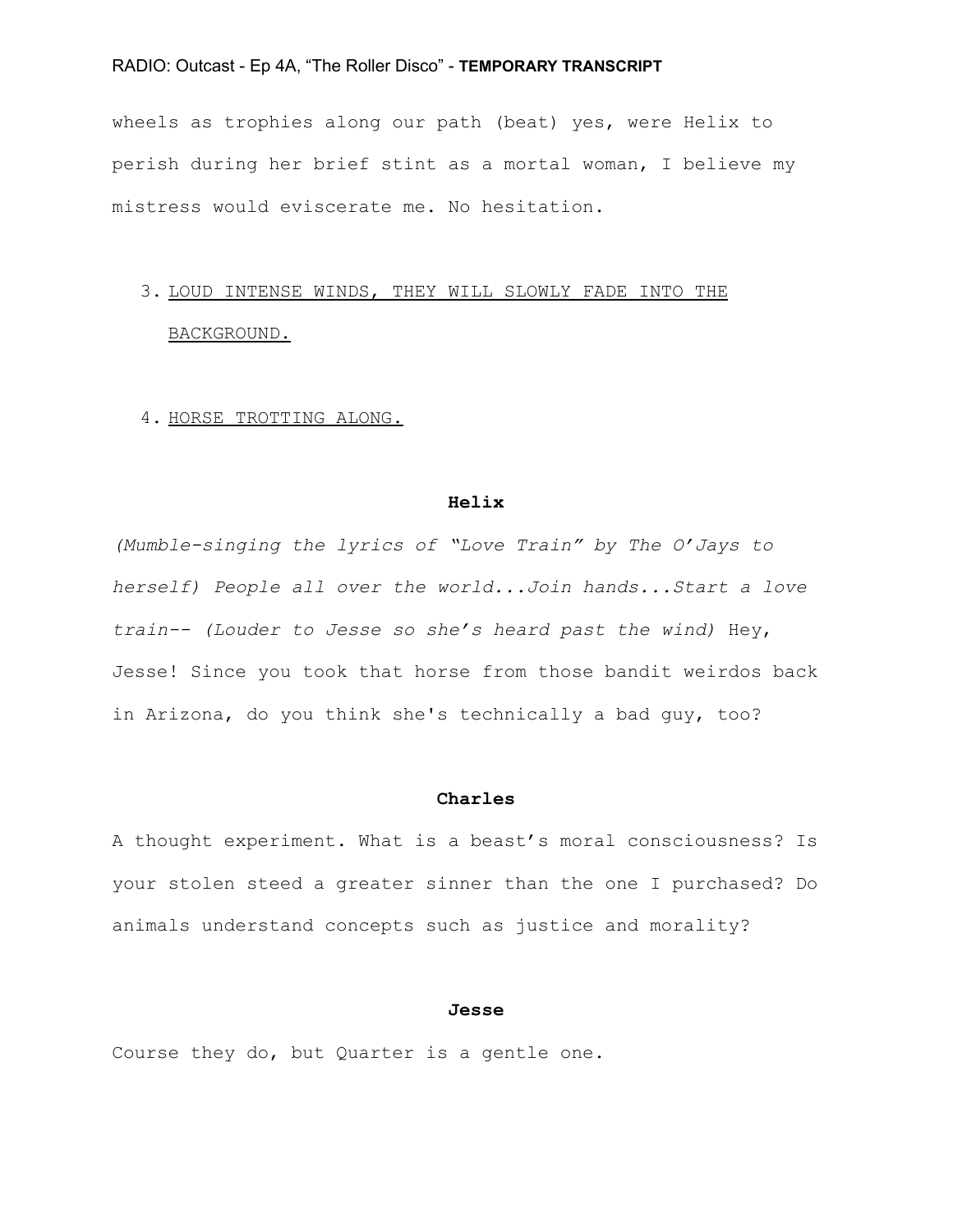# **Helix**

*(She guffaws)* No! No. Don't tell me that's the name you chose.

#### **Jesse**

She's an American Quarter. The hell else should I name her?

# **Helix**

Literally anything else. What an ugly, boring name.

## **Charles**

Our dear cowboy friend cannot be blamed for his lack of taste. He's likely emptied that area in his brain to make room for a catalogue of pensive stares and his Wandering Hero complex.

## **Jesse**

Yeah? Kind of names are *Sonny Machine* and *Coda*?

#### **Helix**

Oh, please, do *not* compare Charles's naming skills to mine. Coda is a gorgeous name for a gorgeous little familiar!

## 5. CODA ENTHUSIASTIC TWEET-TWEET.

6. WINDS GET LOUDER.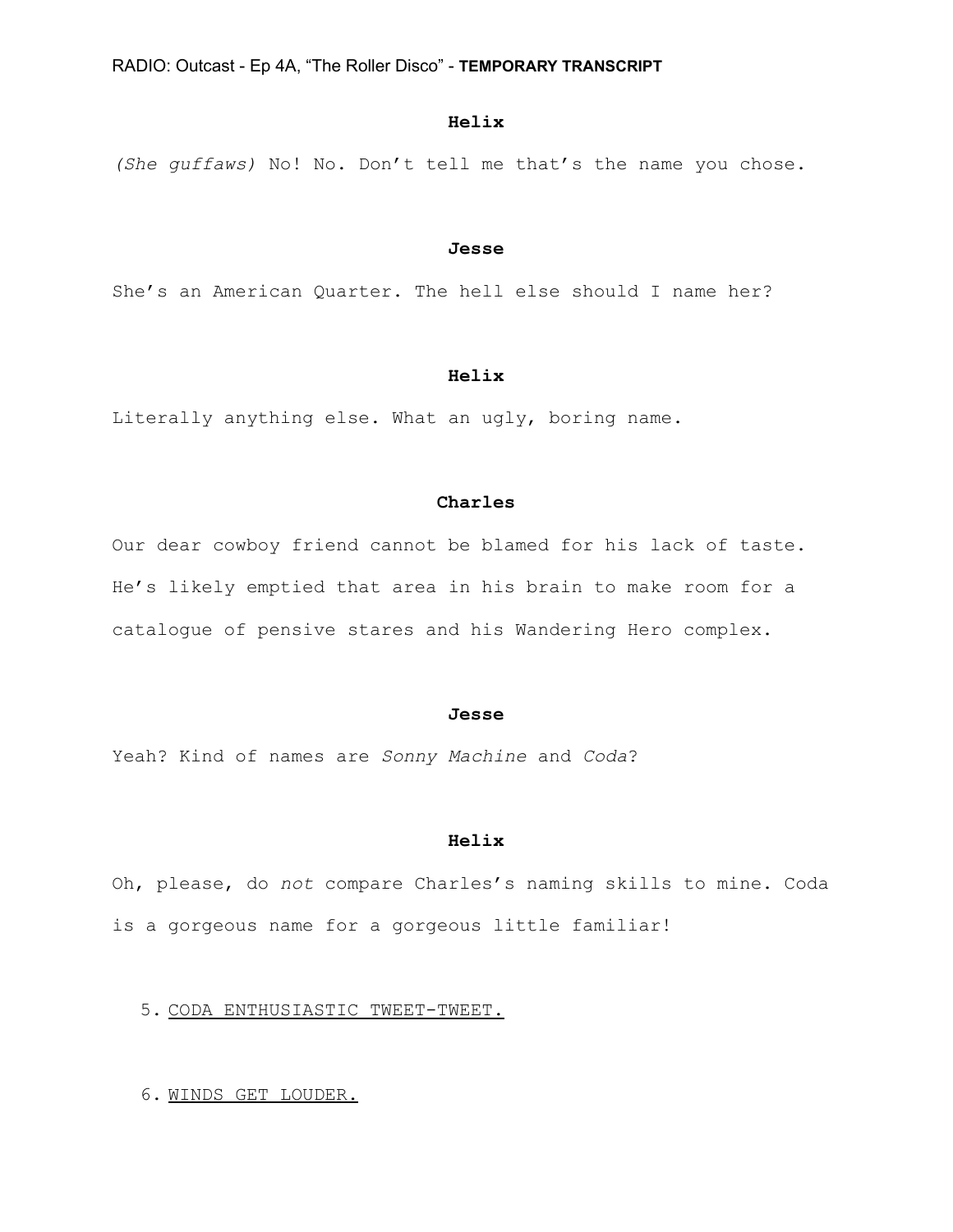## 7. HELIX YELPS AS SHE NEARLY FALLS.

## **Jesse**

Quit messin' around and hold tight to Quarter 'fore you fall off! Remember, if you go down I'm comin' down, too. (beat) Hey, mapmaker, any chance we'll hit a town soon?

#### **Charles**

Oh, yes, yes, certainly, there's (beat) absolutely zero chance. These winds will only become more violent once the sun sets. We need to find shelter and the tower soon!

#### **Jesse**

Well, what does that machine say? We gettin' any closer?

#### **Charles**

What do you say, Sonny? What's the  $-$ 

## **Helix**

Holy shit! Look over there! Is that...?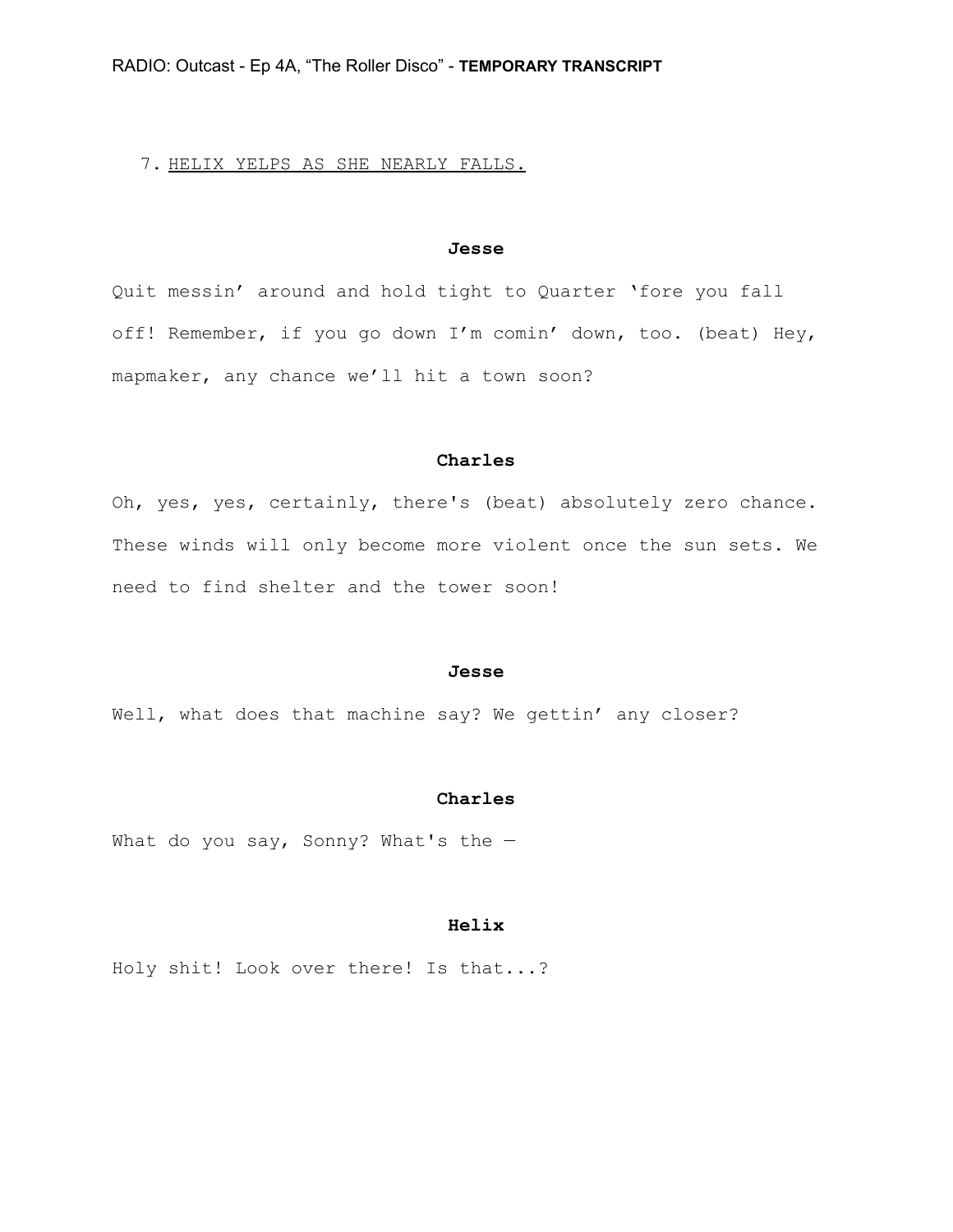# **Charles (narration)**

My head had been bowed for quite some time to shield my eyes from the wind and blackened dust. Therefore, when Helix exclaimed in surprise and I at last looked at the horizon, I was mystified by the view ahead. Not only were we nearing our next great tower — glinting in the heat waves some many miles ahead we were also coming across the very shelter we needed. A large, colorful building. Indeed, I'd seen Edison's lightbulb here and there. Loud, buzzy little contraptions, found primarily in the courthouses and saloons across our tattered land. But this building across the valley, goodness, it must've radiated with thousands of lightbulbs. Red, blue, pink, green. It seemed quite the marvelous dream.

*(Scene Transition)*

## 8. RECORD SCRATCH.

## **Helix**

No way. (beat) No *way*. Is that a roller rink?

#### 9. WINDS DIE OUT IN A RUSH.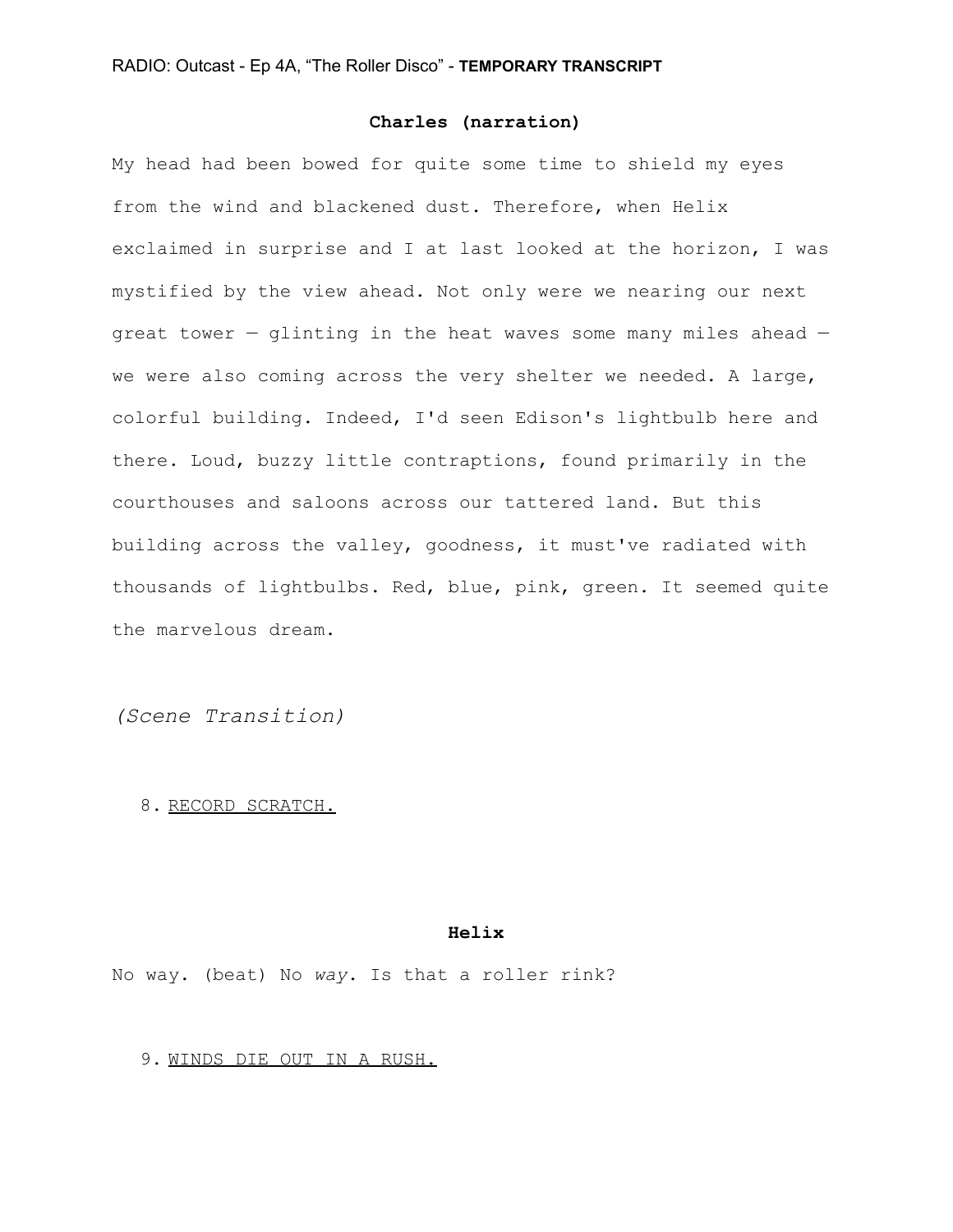## **Helix (narration)**

You know what sucked the most about my trial, *Mom*? I had to sit there and listen to everyone, including my sisters, talk shit about me while you sat behind me and did nothing about it. Gods, Spectra's whole thing about how I was demeaning my godhood by hanging out with mortals was just—- (beat) You know what? I know it's gonna piss you off, and you're probably thinking I haven't learned my lesson, but that moment when I saw the flashing neon in the middle of the Idaho Territory was the best thing that's happened to me since you all turned your backs on me.

The building was disc-shaped with a pink and yellow neon sign in the shape of an arrow. Each time it flashed the lights pointed up toward the black tower, which seemed planted inside the center of the building. A pair of neon green skates flashed on and off above the entrance. As we got closer the roller rink's name became clearer.

## **Charles**

*Rink on the Moon.* (beat) Quite a claim.

## **Jesse**

What's a rink?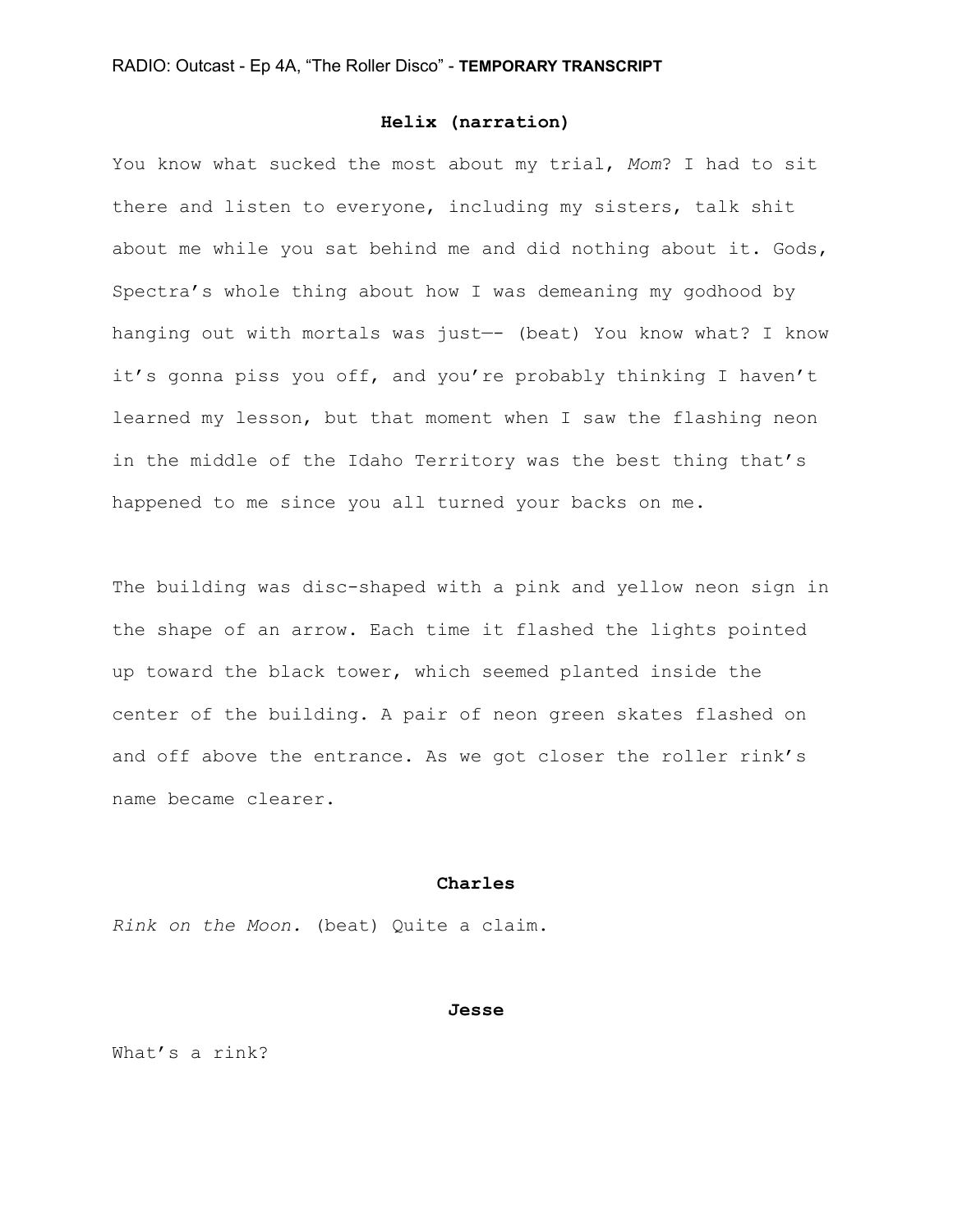## **Helix (narration)**

Jesse and Charles are really starting to get on my nerves these days, but I knew if I was going to impress them into no longer treating me like the naive damsel of the group this would be my place to shine. I hopped off Quarter's back and did a little moonwalk between the two horses. That's right, I've still got it. Don't forget I won silver in every dancing competition in the Heavens. *(muttered)* If it weren't for the God of Ritual, I could've won gold.

#### **Helix**

It's a place for fun and music and skating! You know, like ice skating but with wheels instead of blades? (sighs) Back in 1987, Dre used to take me to Adult Nights all the time and we'd just groove song after song until the lights went out.

#### **Charles**

Dre? Is that a God of Wagons?

## **Helix**

No, he's a human. (beat) Was a human. My friend from before I got banished.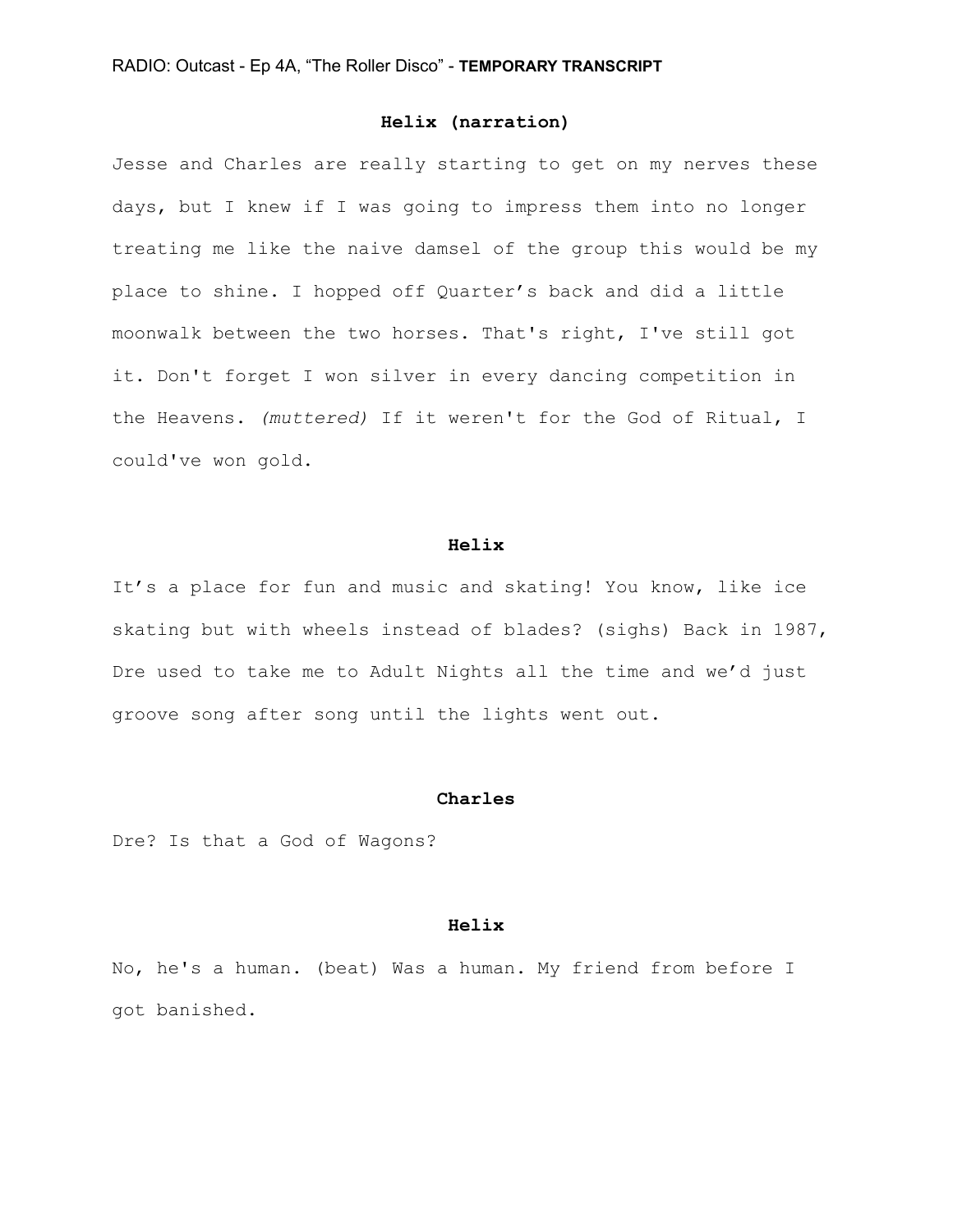## **Charles**

I see. At least we've found shelter.

## **Helix**

Well, rinks aren't a hundred percent friendly to a hundred percent of people. The 80s were barely better than the 70s. Geez, I remember some girls putting on lighter foundation just to get past the bouncer. It was (sigh) totally fucked.

## **Jesse**

I don't know much about this area. But I know it ain't different than the rest of America.

## **Charles**

Though I'm sure at least Helix--well, no, perhaps (beat) I must admit her complexion isn't technically--

## **Helix**

White?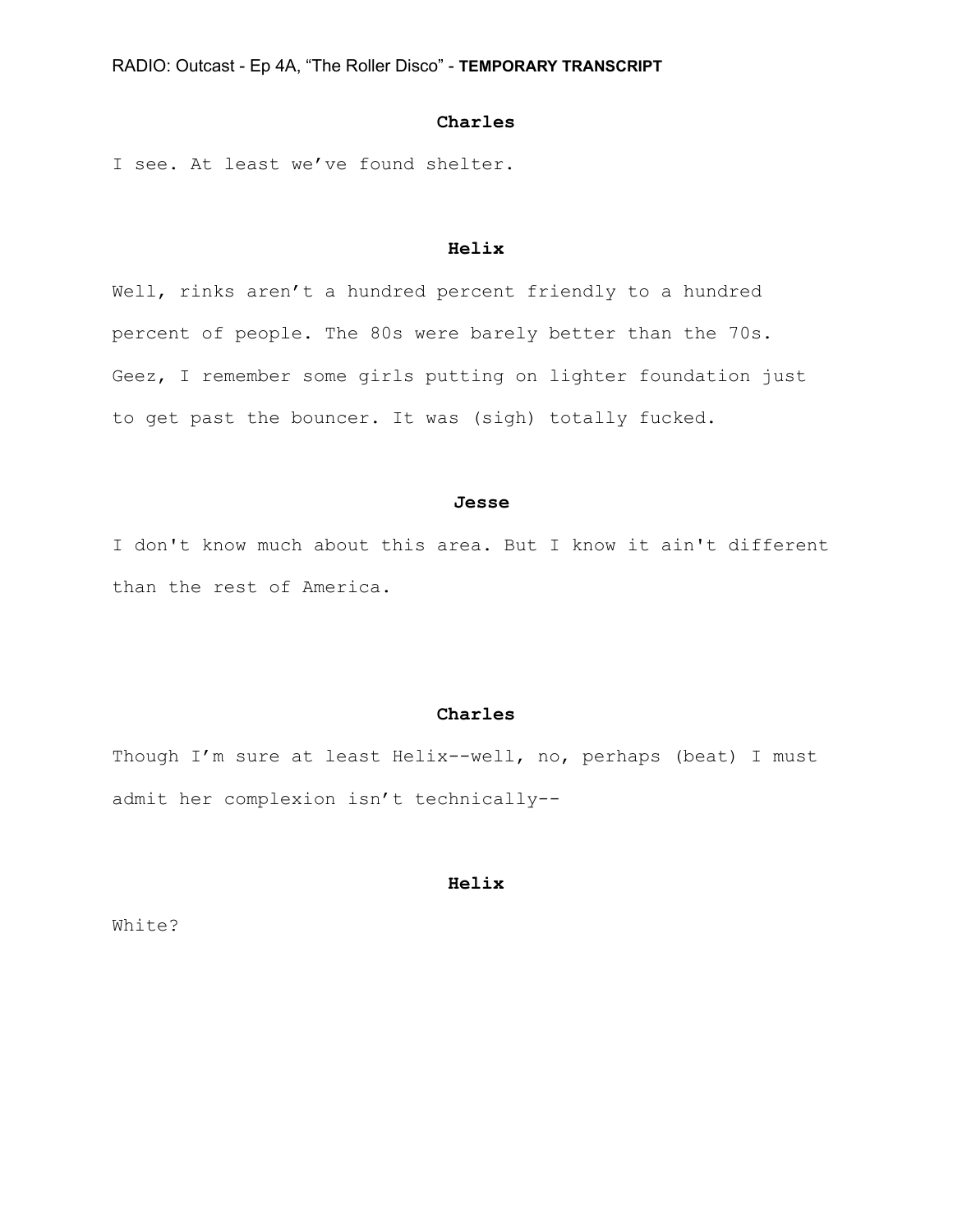#### **Jesse**

Charles, make yourself useful. Me and Helix ain't lookin' down a rifle's mouth for a damn roller sink, or whatnot. Get in there and find out what's what.

## **Charles**

I don't suppose either of you have any stolen change to lend me?

#### **Jesse**

No, but I do got the horse carryin' all our food and canteens.

#### **Charles**

(sighs) I'll resolve the matter myself then.

*(Scene Transition)*

#### 10. PAGES FLIP. PEN TO PAPER.

## **Jesse (narration)**

Hate relyin' on Osgood for anything. The guy's smug grin after he manages to do some good is as irritating as tryin' to convince Barefoot to put on shoes. As we waited for him to get things squared away at the entrance, I could hear him doublin' down on his affected speech while he charmed the woman at the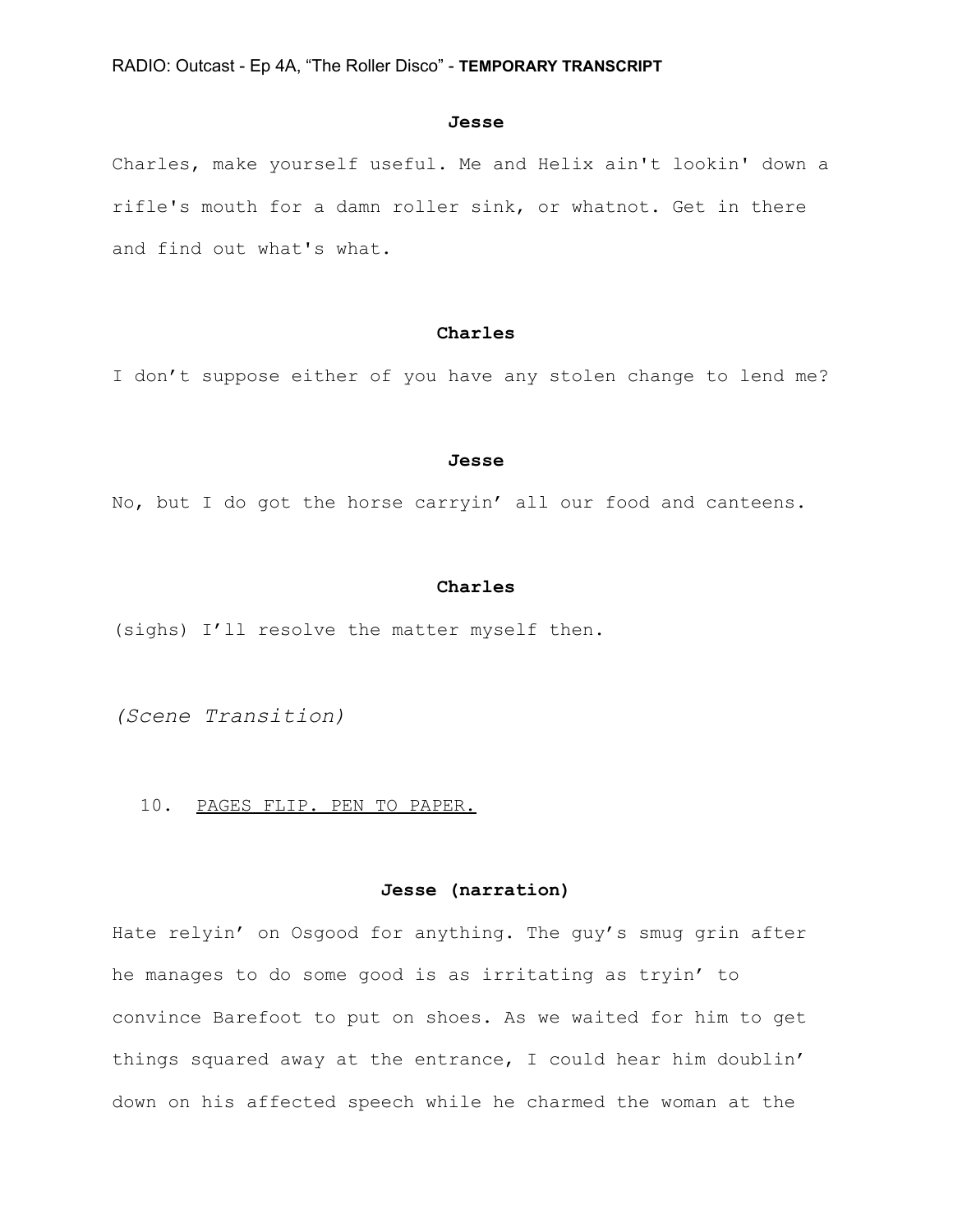doorway. She looked over at us with a raised brow. Took all I had not to give a stern look back. But Charles slid between us, combed back his powder white hair and just grinned grinned grinned. Lo and behold, Osgood succeeds and walks back over.

## **Helix**

Any trouble?

## **Charles**

No, no. It appears that the establishment was found by nearby Shoshone and serves all sorts. She said it's the only neutral ground through the Snake River Plain.

# 11. THE SOUND OF DOORS BEING OPENED, THEN MANY WHEELS, PEOPLE LAUGHING, BASS THUMPING, AND THEN SCRATCHING.

12. MUSIC.

## **Jesse (narration)**

The ashen wilderness outside the building seemed a better fate. Soon as we walked in my head started spinnin'. Colorful lights from pink to burnin' bright blue shone on and off in every corner. People sailed in circles across a glossy wooden floor around the black tower. They looked like they were glidin' on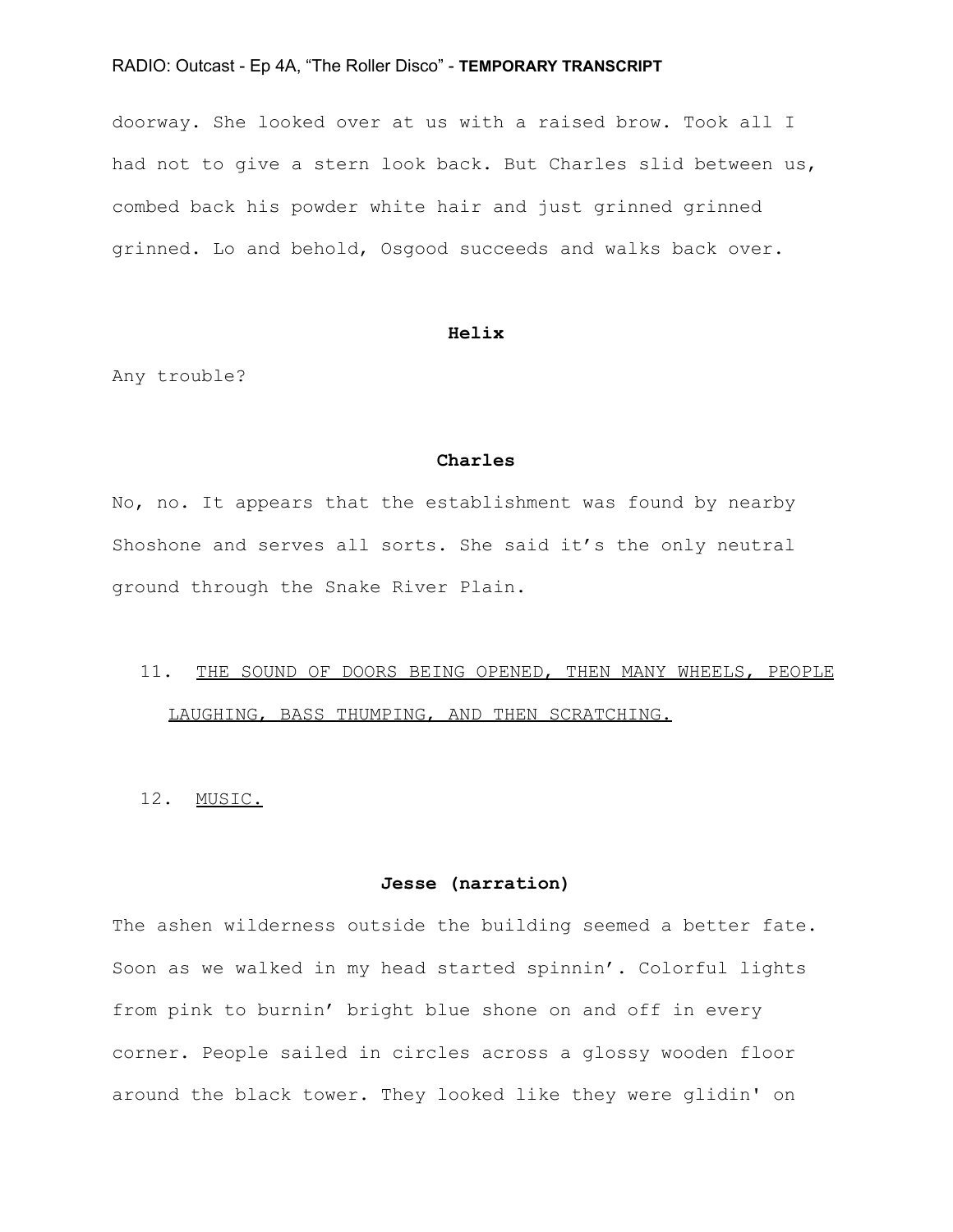wings. Some looked like fur trappers, others like miners with black coal stains on their slacks. There were also Shoshone, a Chinese woman fanning herself to the side, and three other black men who clocked me soon as I saw them. There were more people inside than all those I'd seen in at least five days, all loud as hell, laughin' and hollerin' at the DJ to turn the music up. Could hardly hear better than outside. Around the skating area the carpet was covered in star shapes, though they were worn with hoofprints. [It was the] First place I'd ever been indoors and horses were allowed.

## **DJ Fur Trap (microphoned)**

DJ Fur Trap here giving you the melody, now let's see you on the floor. I wanna see you all out here showing your best moves. Ha! Yeah, you too Dave.

#### **Jesse**

Yeah, I'm out.

## **Helix**

What? No. Jesse, c'mon. You're gonna love this. I promise. At least stay long enough for us to get a train going.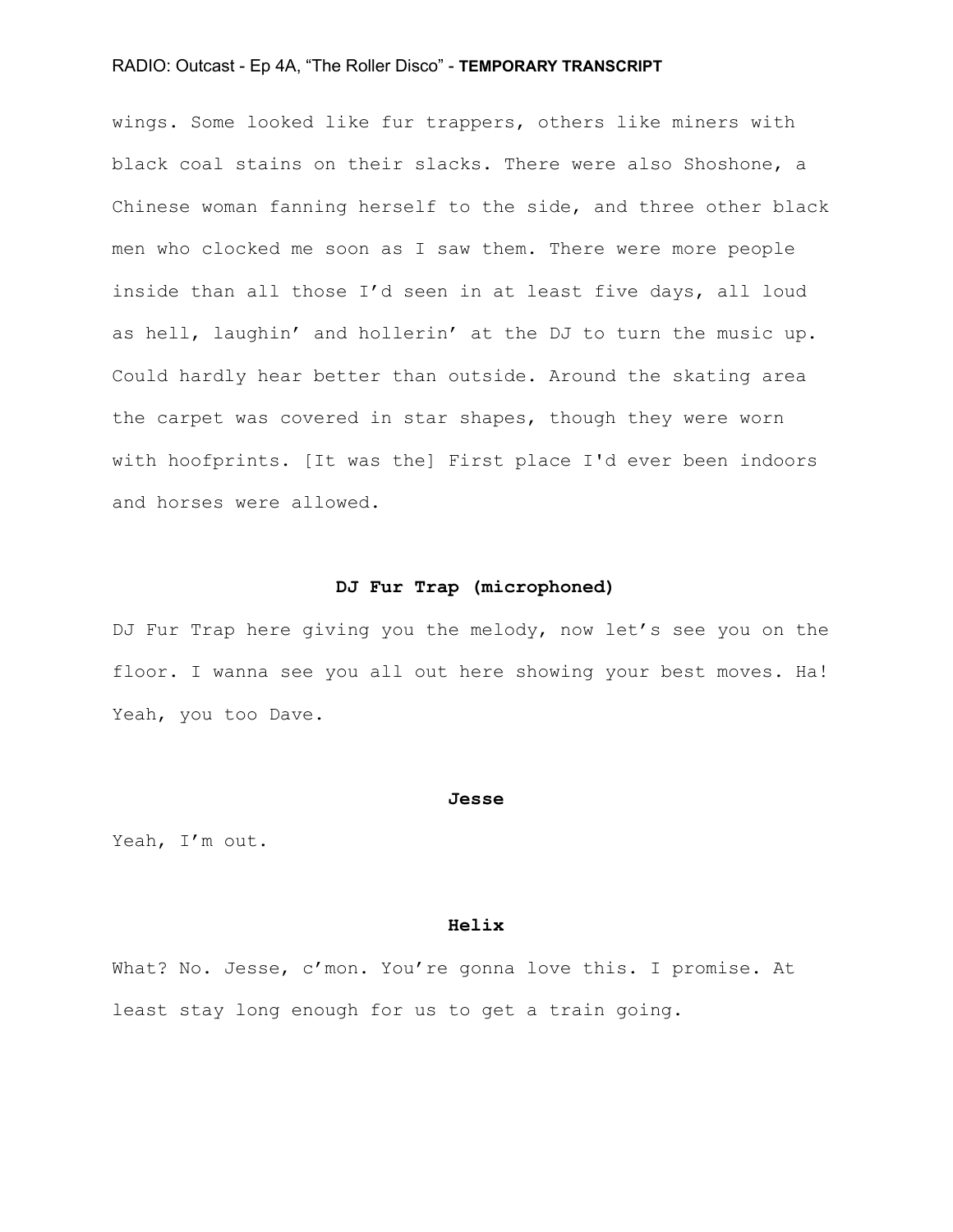# **Charles**

A train? But we've only just arrived.

# **Helix**

Not that sort of train, Charles.

## **Jesse**

Either way, [I'm] not interested.

### **Helix**

Why not? It'll be rad! Who cares if you can't dance?

#### **Jesse**

Who said that?

## **Charles**

Ah. The candied tactics.

# **Helix (muttering to Charles)**

Don't be obvious.

# **Jesse**

Alright, well the horse stables are indoors. I'm headed. C'mon, Quarter.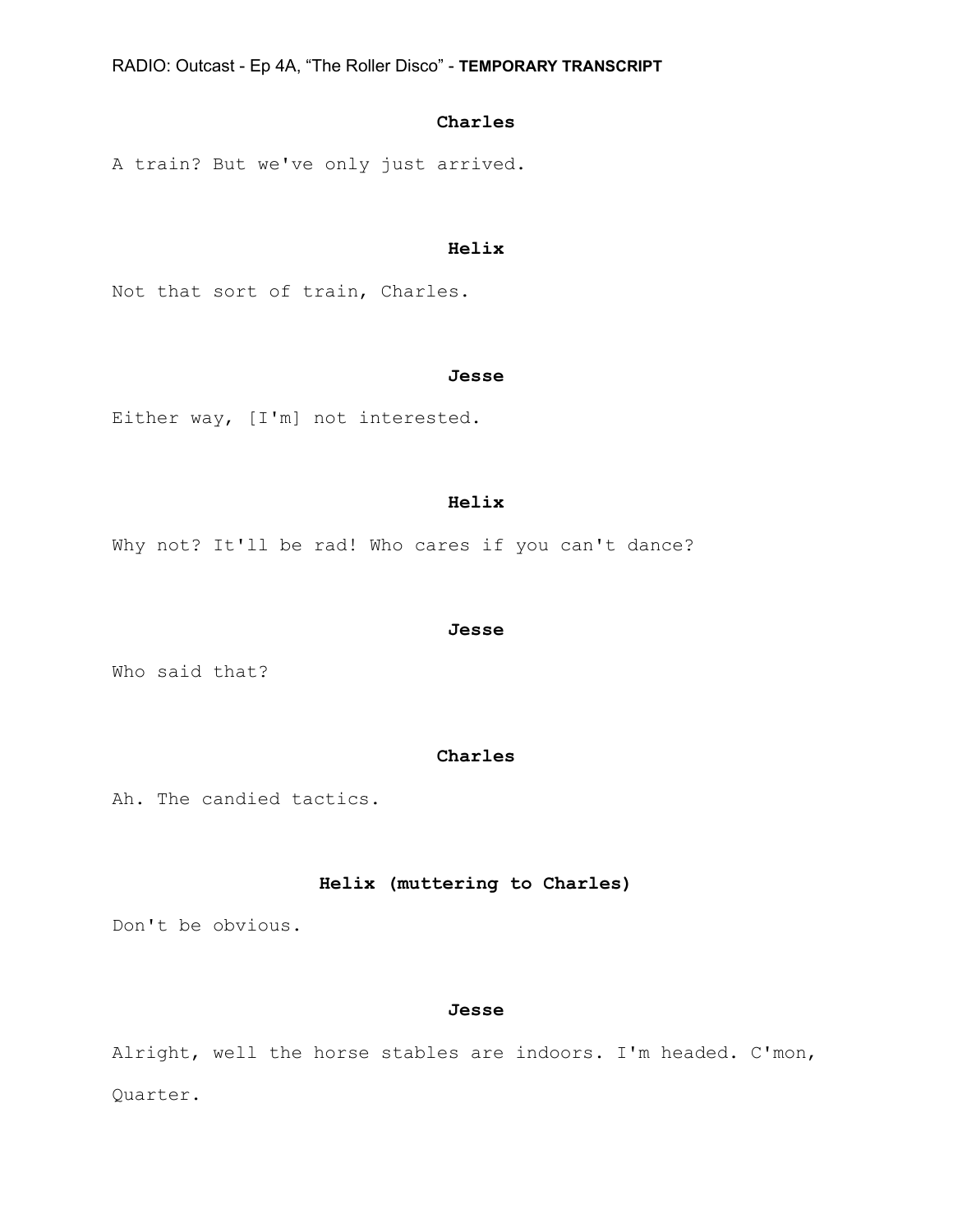# 13. HOOVES CLOMPING.

# **Helix (shouting after)**

One day I'll see you dance, Jesse Rogers! (beat) Lame-o.

*(Scene Transition)*

#### 14. THE SOUND OF A RECORDING BEING FAST FORWARDED.

15. SKATES ON WOODEN FLOOR.

## 16. CHILDREN CHEERING.

## **Charles Osgood (narration)**

Jesse and I. We are not friends. Yet we are not enemies. It does seem his suspicions of me have softened, at least since Salt Lake City, where I was on quite the uncomfortable display. Perhaps his curiosities have been sated, no? Or perhaps Jesse Rogers bides his time. Formerly he spent our travels poisoning my image in Helix's mind. All by evidence of his sterling intuition, of course. *(Jesse country voice)* That Charles Osgood is some sort of snake. *(back to own voice)* Now, these past few evenings, it's as though Charles Osgood was but a tolerated travelling companion. (beat) Mistress, I do hope you're proud.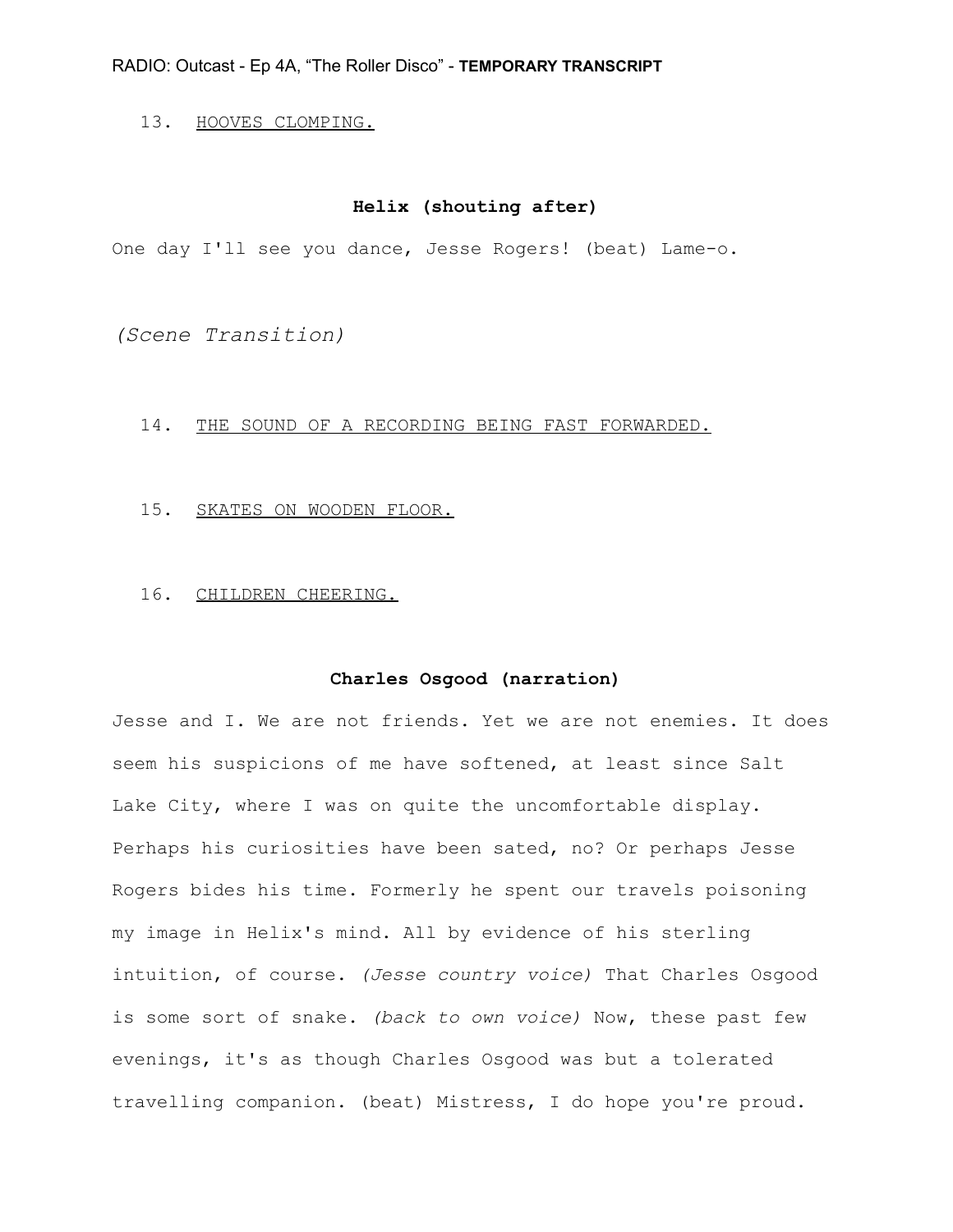### **Helix**

*(surprised)* Shit, *rubber* wheels! I was expecting old school fits made of wood but these look like the rentals you'd get at the Roxy Rink.

# **Charles (narration)**

As we strapped on our skates, Helix talked of the skating venues from her futuristic times. None too different from the arena around us. The disorienting flashes of light, the unintelligible music, and quite damning of all, the garish fashions. Had the future civilizations chosen color saturation as their savior? In Helix's hands, she held a pair of stockings so bright, so yellow, I thought I'd never unsee the wicked things. (sigh) Nevertheless, it'd been since — well, perhaps our entire companionship — that I'd seen dear Helix wear actual foot protection. Be it stockings and skates, or otherwise.

### **Charles**

Yes these are quite a bit more (pause, *dismissive*) modern than what I am familiar with.

#### **Helix**

You've skated before?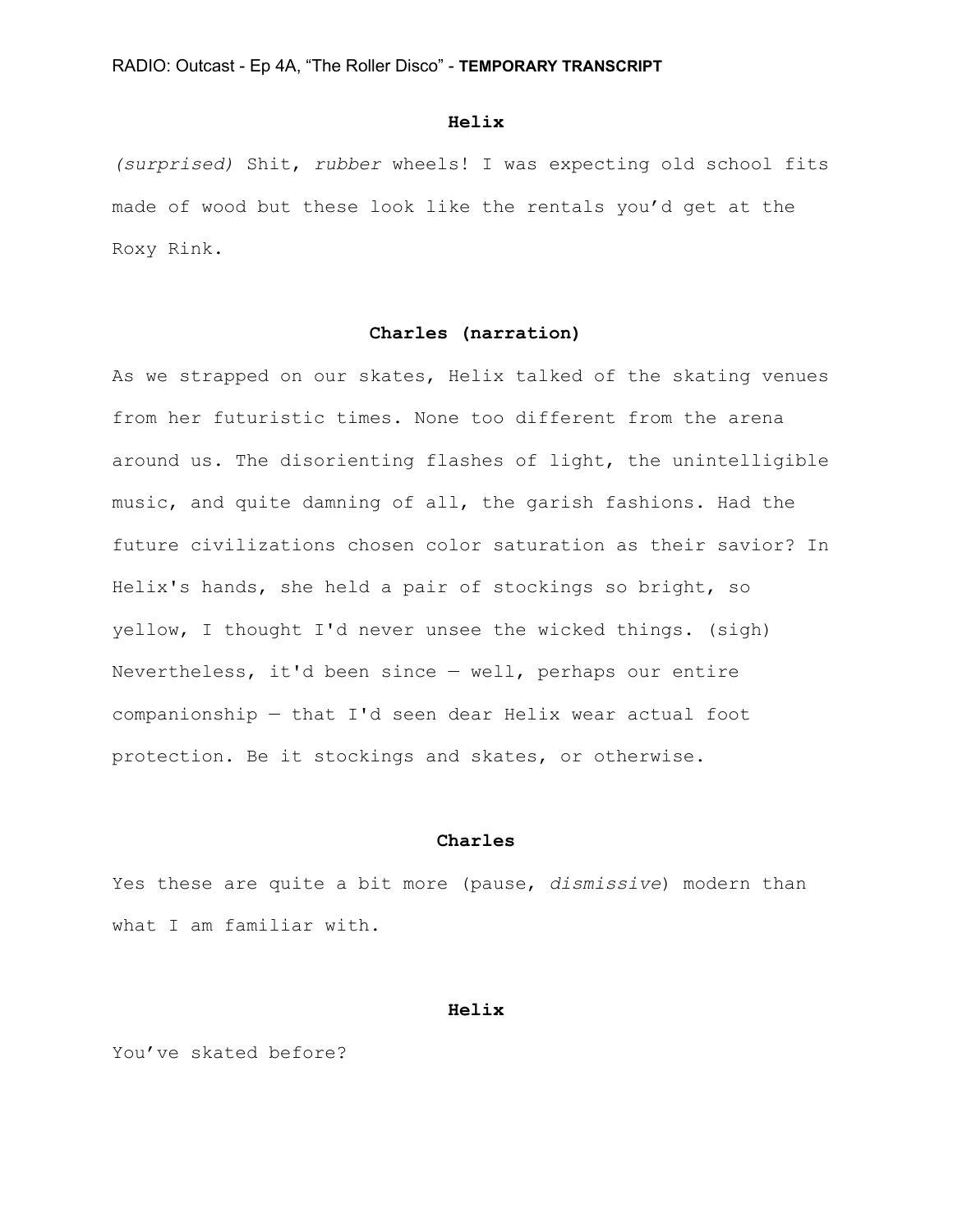#### **Charles**

I am a man full of surprises. During a brief tour through Boston I drank cacao wine with a ballet dancer from Berlin. He was quite adept. Classically trained, no doubt. The hotel lobby proved an ample space to demonstrate his talents. *(listing off)* Butterfly, Grand Battement en Rond, seven or eight Double Tours, oh, it was quite a marvel. Then he asked for my own demonstration, if I had any. Of course, I'd only learned from the ballroom peripheries. But an attempt, I did make. I managed one plie and a saute before my limbs quarreled. He found my initial attempts charming enough to provide some lessons. (short beat) You know, Berlin is quite famous for their innovations with skates before the practice came to us.

#### **Helix**

I did not. Wow, ballet dancer huh?

#### **Charles**

Yes, quite talented at that.

#### **Helix**

How'd you meet?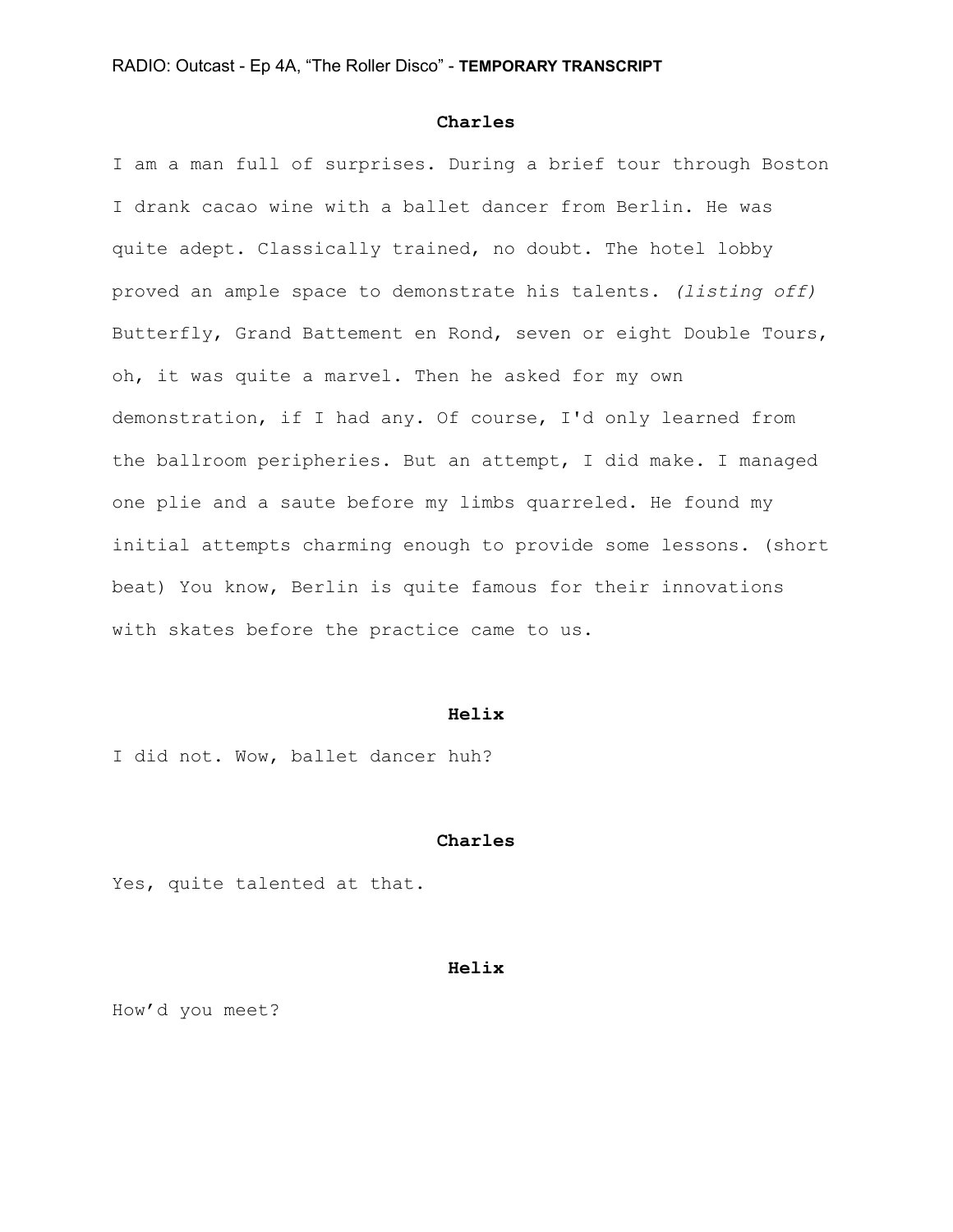#### **Charles**

The usual business.

#### **Helix**

Yeah? I didn't know ballet dancers were all that hot at drawing maps.

#### **Charles (narration)**

She popped up off the bench and glided away without another word. I knew I made a mistake.

I chased after Helix as she slid onto and across the wooden floor. She was marvelously fast, spinning on the wheels and threading herself between bodies. In solo ballet, you needn't worry about such crowds. You simply dominate the floor. Here, I stumbled and held onto shoulders, allocating my weight until, at last, I gained momentum. I felt the wind in my hair. It began to make sense, the dastardly music, the snappish lights. I felt a part of some distant world. One moment Helix would be inches away, then she'd delicately cyclone on her skates and cross the floor. I merely followed the jagged lightning jewelry dangling from her ears, how it sparkled beneath the lights. It took me some time to catch up to her. A fortunate thing I adapt so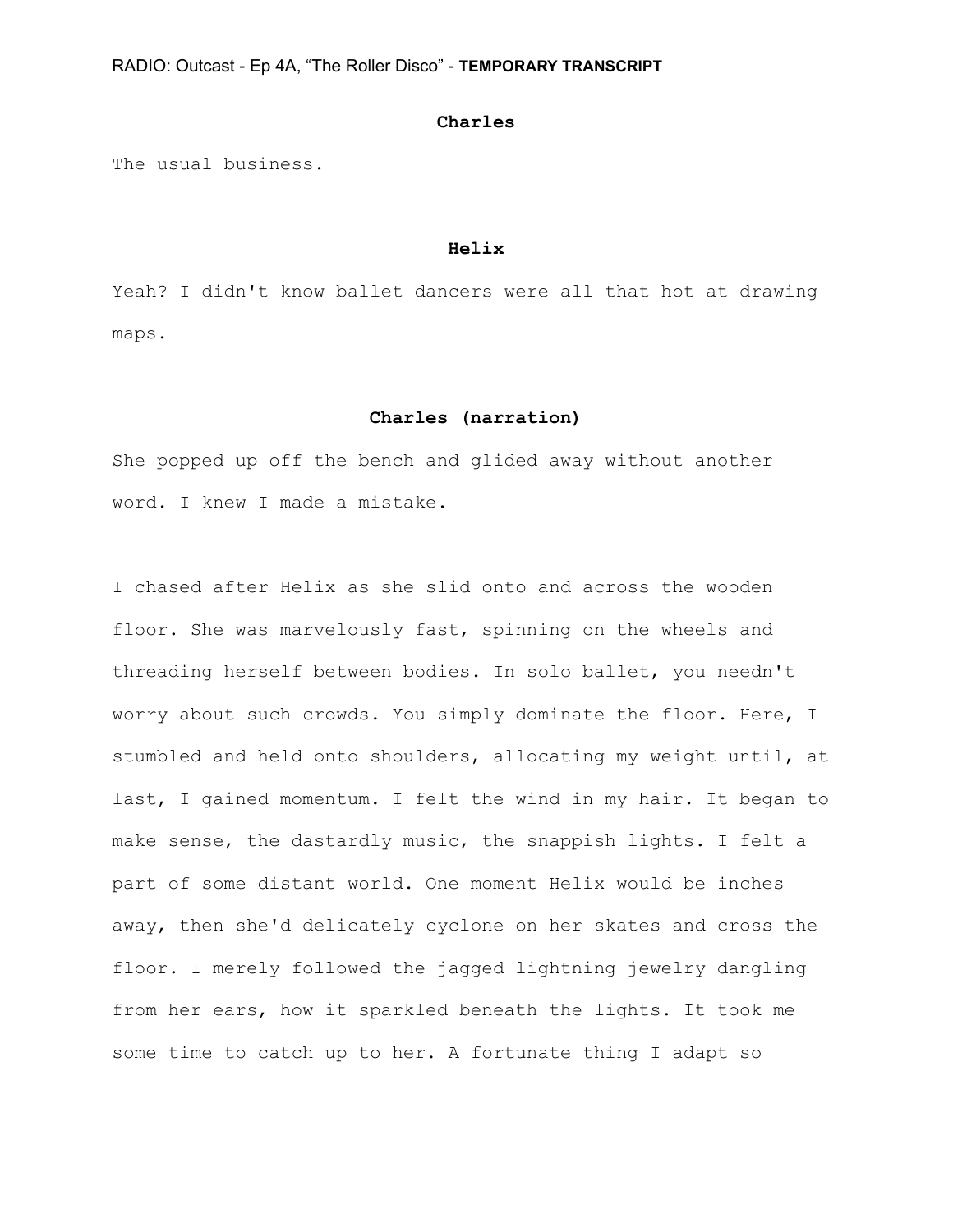quickly. I spun 'round and skated backwards, facing her in the eyes.

17. WHEELS SPINNING FAST. THEN MORE AND MORE ARE ADDED.

18. MUSIC.

#### **Charles**

Apologies, did I offend?

#### **Helix**

*(blasé)* And why would you think that?

# **Charles**

I only meant that in my line of work you often meet a lot of intriguing characters. Usually at parties. Perhaps I should have been more clear about what I meant when I said business.

## **Helix**

*(blasé)* You don't have to justify yourself to me.

# **Charles**

*(Trying to be agreeable but knowing she's being passive aggressive)* Right. No, of course not.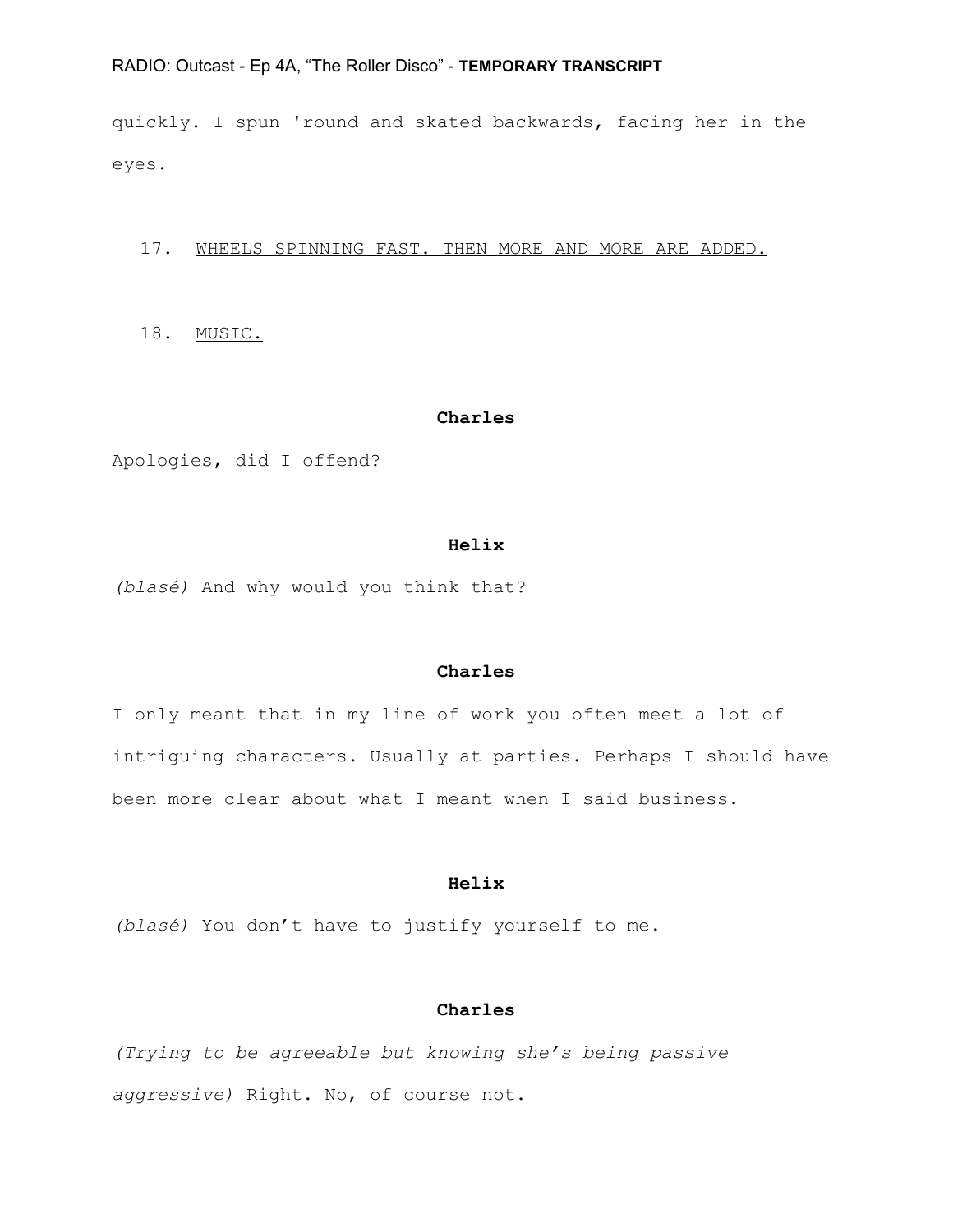# **Helix**

Hey *(beat, considering)* you're actually pretty good at this. You've been skating backwards without looking over your shoulder for a while.

## **Charles**

Yes, well, as I said. I had an excellent teacher.

#### **Helix**

Bet I had a better one.

## **Charles (narration)**

Helix winked at me and bobbed her head to the music. I slowed down to match. On a curve, I spun forward. Each of her steps crossed over the other as her body bounced up and down. She dropped on one knee so her other leg stretched long behind her, and then alternated. She looked at me with a smirk, challenging me. And so I met her dancing with some of my own. I pulled my weight to the left, allowing my arms to come over my head as I bent sideways. Her shock at my ability turned into a sort of playful competition.

## **DJ Fur Trap (microphoned)**

DJ Fur Trap here! Let me hear you all make some noise!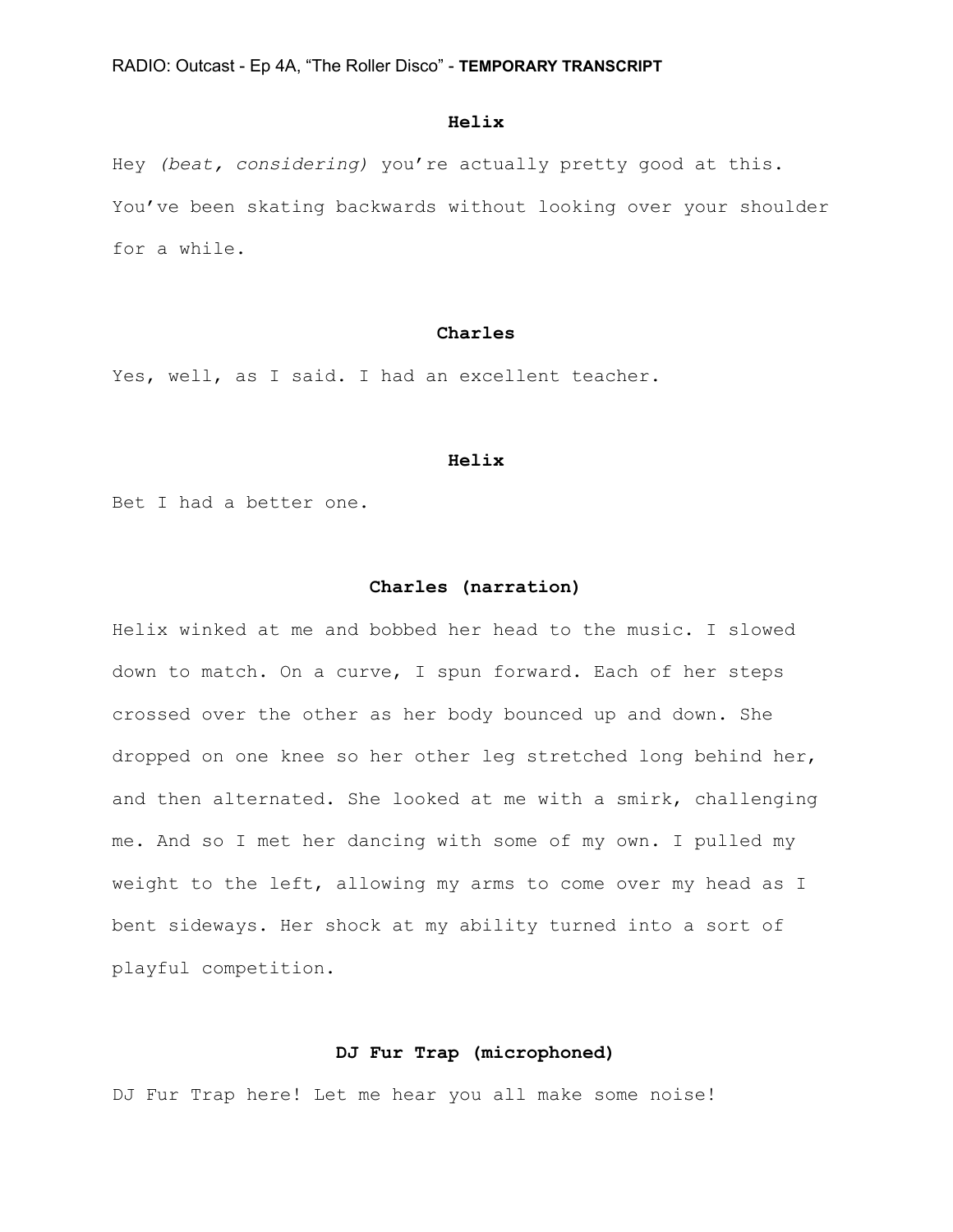19. PEOPLE HOOT AND CHEER.

## **DJ Fur Trap (microphoned)**

Alright folks, do not forget tonight we will be having a dance competition. First prize is a fur coat from yours truly. We've also got a raffle for a week's worth of rations for four. Sign up at the table by the lockers with the lovely Miss Ki.

## **Charles (narration)**

I knew that in order to earn Helix's complete favor, I needed to allow her an opportunity to shine.

### **Charles**

I must admit, Helix, though your technique is unconventional your talent is exceptional. Would you mind teaching me?

#### **Helix**

Only the God of Rituals could ever best me and technically, that's cheating, because they literally invented dance. But that's a long story. (laughs excitedly) I've got a better idea. I'll teach you if we both enter tonight's competition.

## **Charles**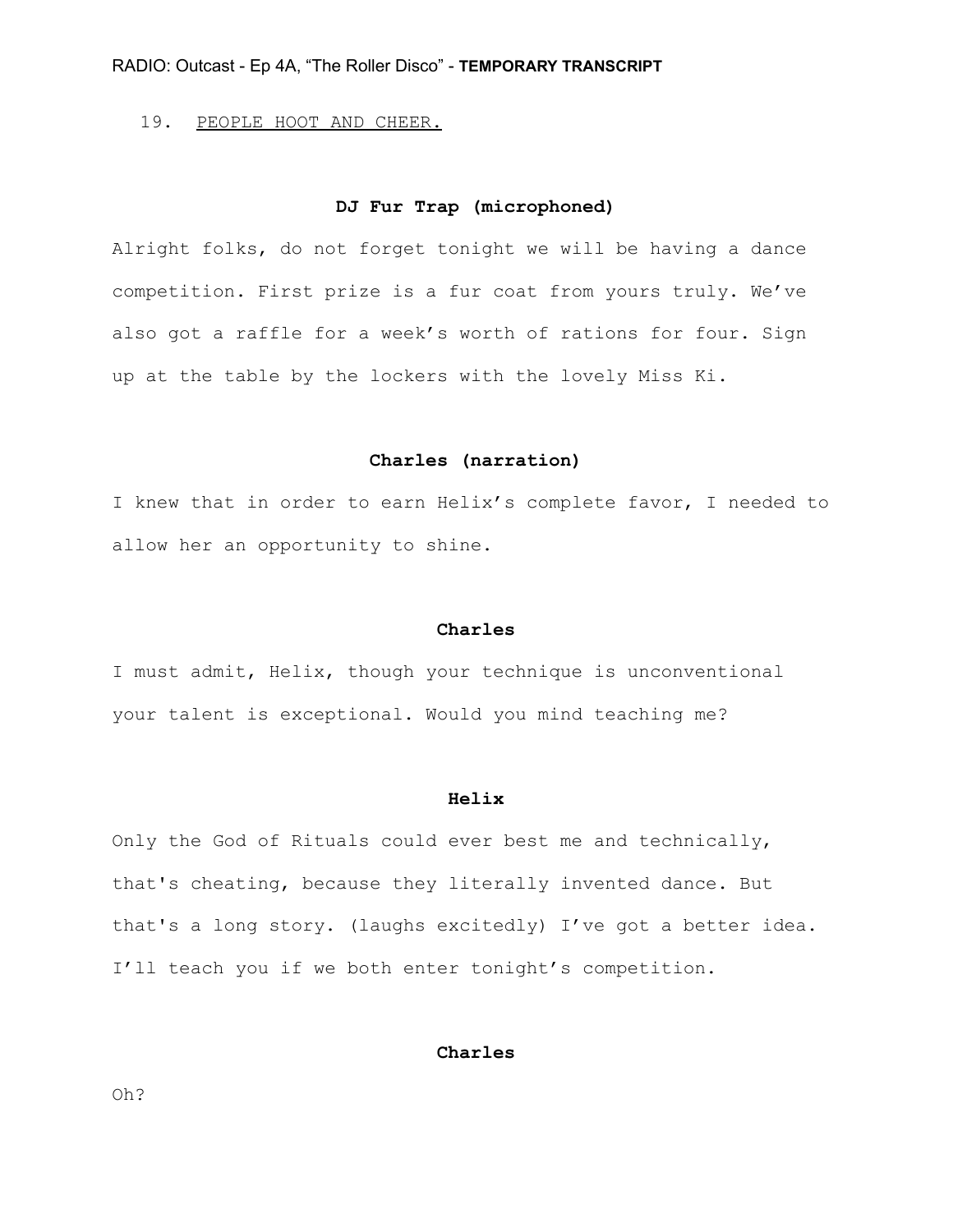## **Helix**

*Aaaand*, when I win...

# **Charles**

A wager, too?

## **Helix**

When I win you have to finally fess up about where you actually got the TCD--I mean, Sonny Machine.

#### **Charles**

*(unfazed)* You mean the bench?

#### **Helix**

You and I both know that was a terrible story. If I win, you've gotta tell me the truth. Don't forget I can tell when you're being honest or not now that I got that power back.

# **Charles (narration)**

Cornered. If I agreed, I would likely lose. If I could, I'd simply make another story for the Sonny Machine's origins. But the goddess can peer into the truth, now. She'd learn my role in your plans, mistress. However, if I did not agree, I would be confirming every one of her doubts. A bluff was needed.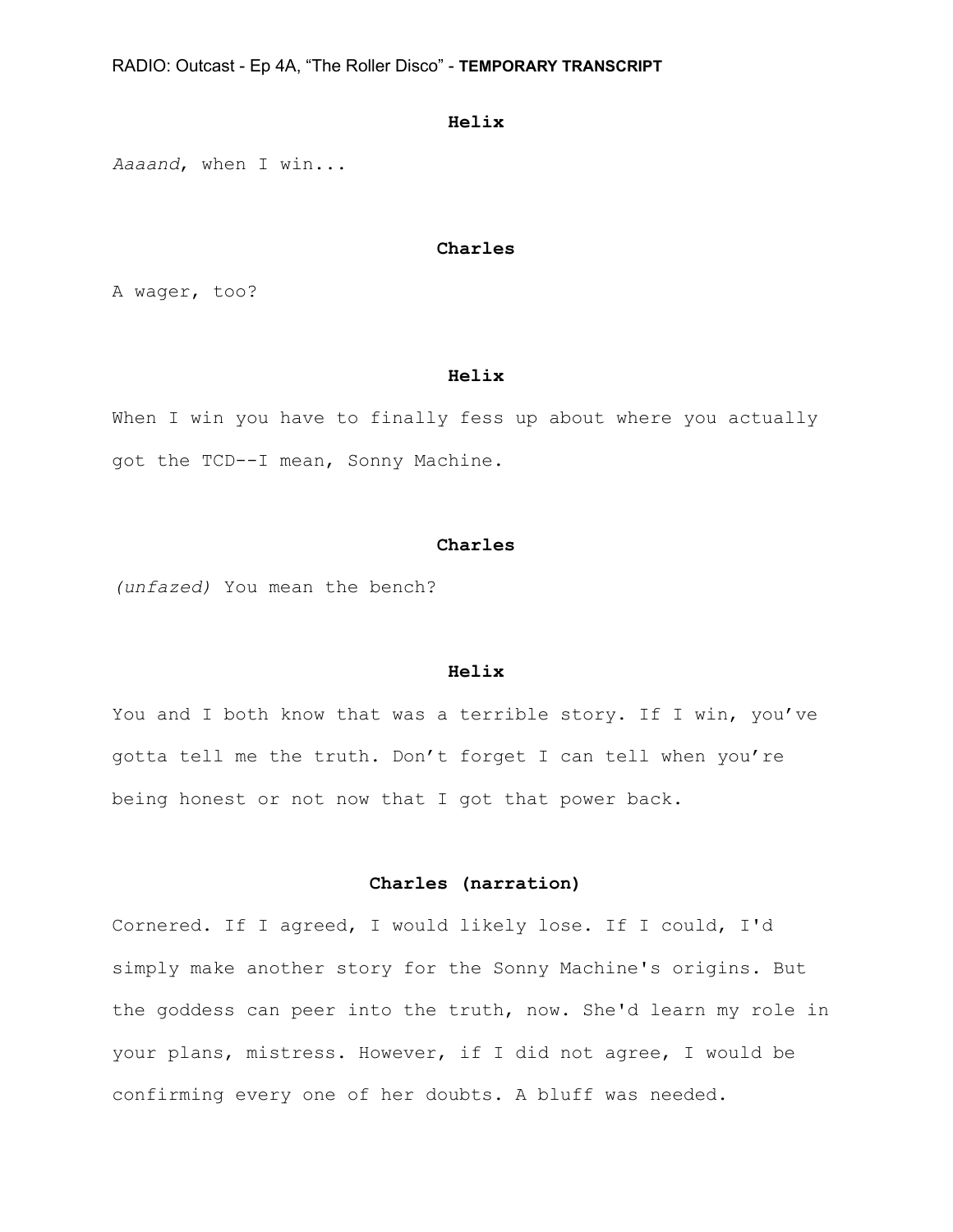# **Charles**

Would that mean I get something in return should I win?

## **Helix**

Sure, why not. Name it.

# **Charles**

You and Jesse have acquired these divine powers. If I were to win, *(glib)* which of course, I shall not, *(normal)* would you be willing to gift this tower's power to me? (beat) I recognize it's an impossible request. But what's a game without a bit of glistering risk, no?

# **Charles (narration)**

Her eyes widened. She glanced at the obelisk in the center of the floor, then back at me. I was convinced she would falter.

#### **Helix**

My power? *(beat)* Pfft, like I'd lose. Deal!

# **Charles (narration)**

I was gleefully wrong.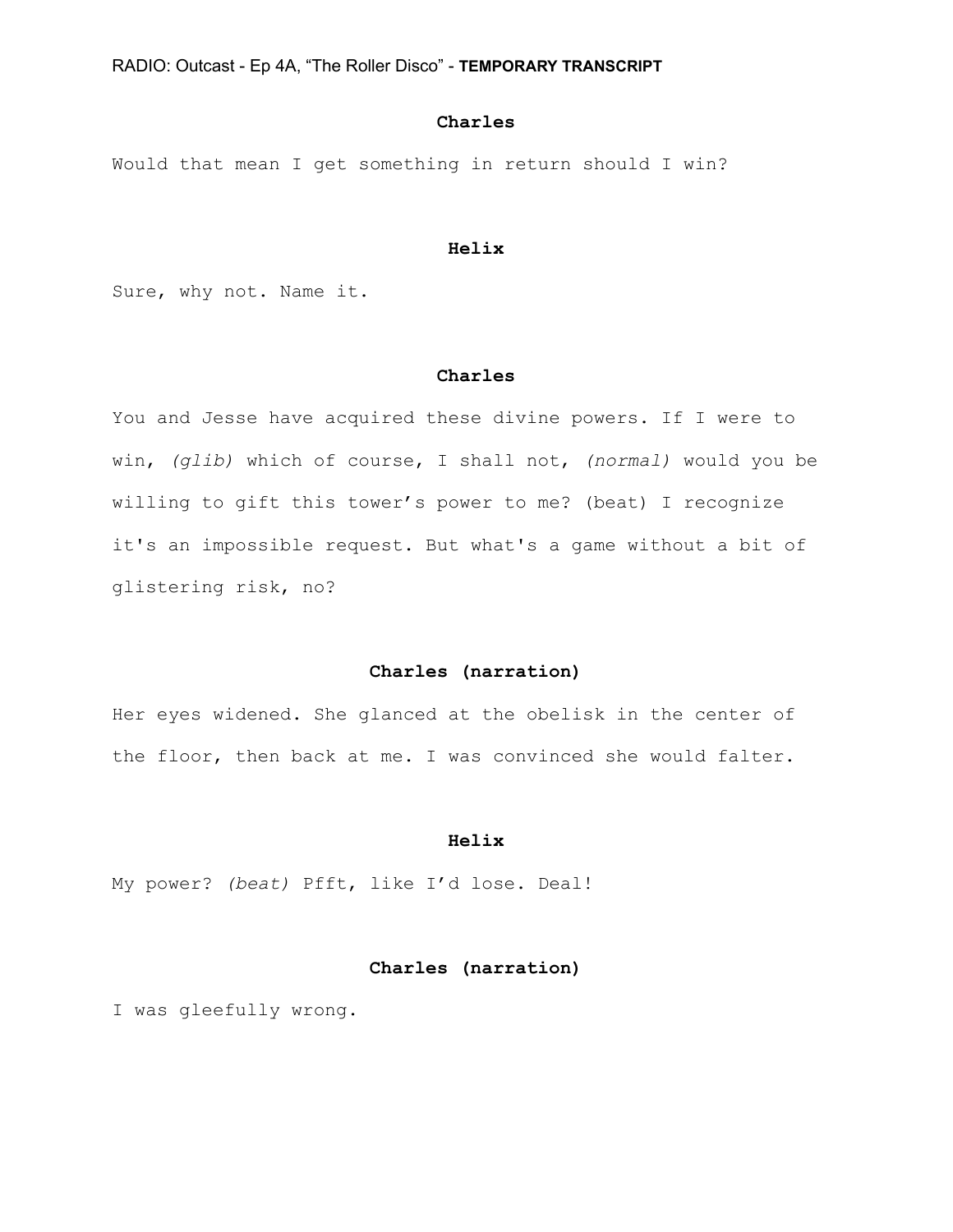*(Scene Transition)*

## **Helix (narration)**

Here's the thing, I'm no dummy. Charles has been shifty since we met him. It's that TCD model he carries that makes me really doubt him. A shady dude I can handle. I mean, I dated in the City. But a shady dude holding the key to my powers? It's just too weird. We've seen weird things all over this time: lightbulbs, a singing automaton, this whole ass roller rink; but none of them have jack shit to do with me. Not the way that thing does. So how the hell did Charles get it? And why won't he tell me the truth about how he got it?

## **Charles**

Pardon me, Helix, if you'll excuse me a moment, I must see a man about the lavatories.

## **Helix**

Ew. I told you those sardines we ate last night looked bad.

## **Charles**

Uh, yes, quite.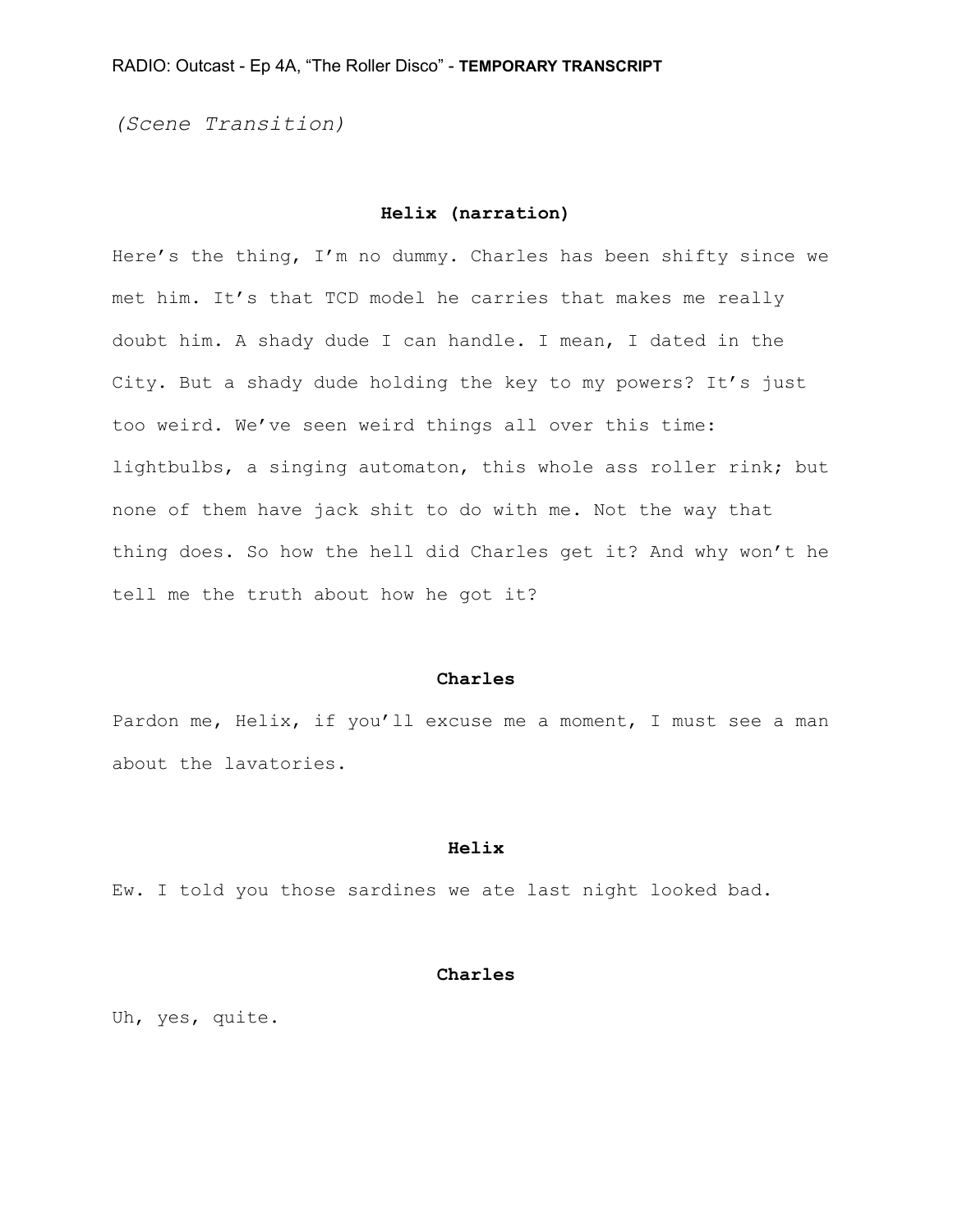# **Helix (narration)**

He was sweating like crazy. Whether it was from what he was about to do to some poor bathroom stall or because I was on the money, only *you-know-who* would tell.

*(Scene Transition)*

## 20. PEN TO PAPER.

## **Jesse (narration)**

Wanted to be a printer as a child. Got my hands on half of a Bible when I was ten years of age. Read it forwards and backwards, and every other bit of print I could get my hands on after. Were no publishers near home, nor did my parents believe that if there were [that] any would give a young black boy a shot at takin' charge of the hand presses.

After the war, my father's father found that a cattle driver was freer than most freemen those days. And so when they reunited after the war, Pa also became a cattle driver. Was eleven when he found me my first job. Wasn't anythin' to do with letters. A friend of the family was a cowboy on a ranch outside o' town. He taught me how to ride, how to break a stallion, how to care for 'em. That was the most important bit. Just cause they let us on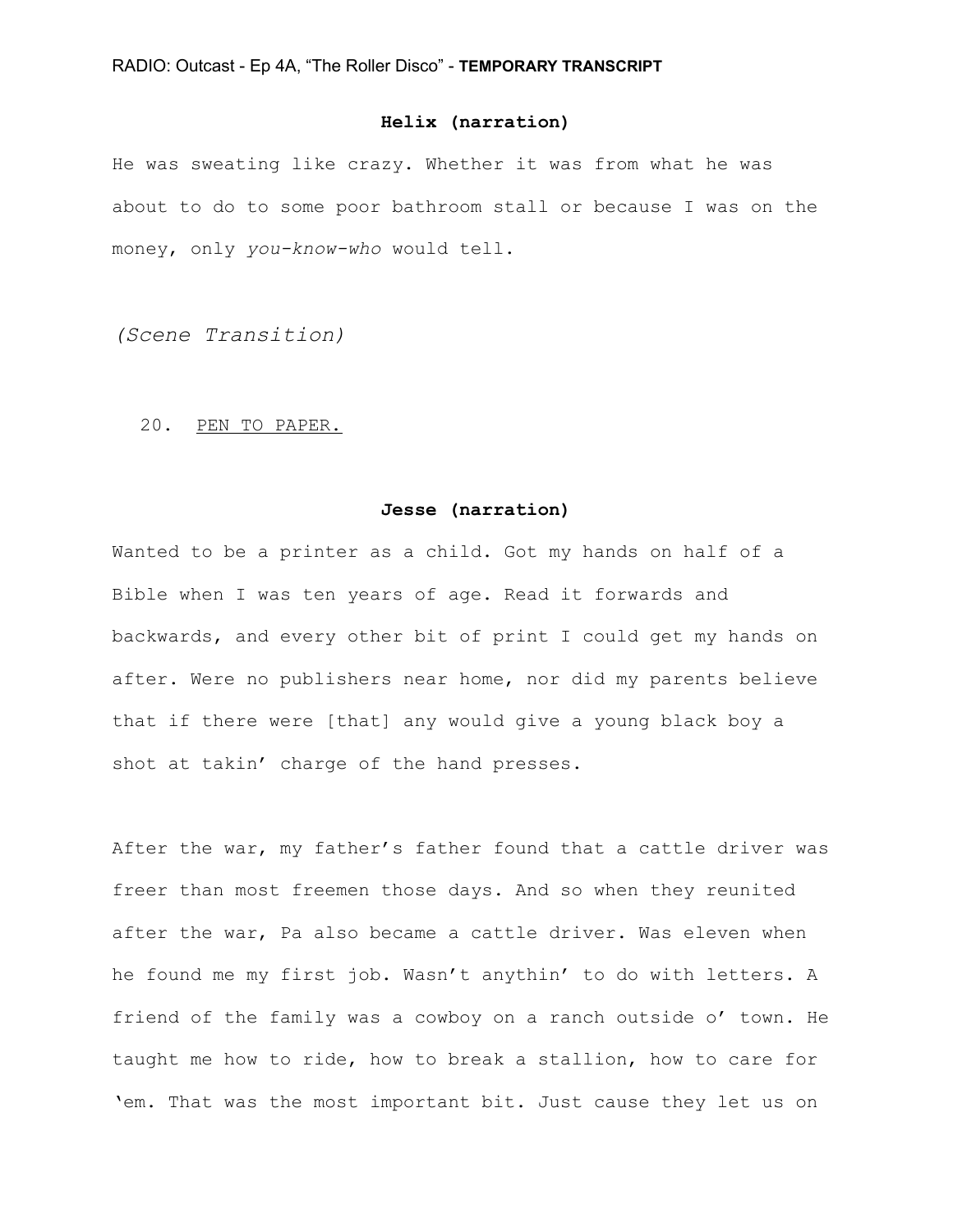their backs don't mean horses are fools. Pa used to tell me that the strongest man in the world had no way of conquering either a horse or a woman if he didn't also earn their trust.

# 21. HORSE SOUNDS IN THE BACKGROUND. THEY BECOME LESS PROMINENT AS ANOTHER HORSE HUFFS (CLOSER). WE HEAR ITS HOOVES CLOPPING AROUND UNTIL IT STOPS.

#### 22. JESSE MAKES A SOUND AS HE LIFTS THE SADDLE OFF THE HORSE.

# 23. A HEAVY WEIGHT FALLS, FOOTSTEPS, AND A RICKETY GATE CLOSING. THEN MORE HOOVESTEPS AND A SECOND GATE OPENING.

#### **Jesse**

*(To Quarter, softly)* There you are, girl. Found you a nice place to rest for the night.

# 24. HORSE SOUNDS IN THE BACKGROUND ARE JUST NOISE, BARELY NOTICEABLE, AS INSTEAD WE ONLY HEAR QUARTER.

# 25. GENTLE HORSE SOUNDS.

#### **Jesse**

*(To Quarter)* Let's get you unsaddled too.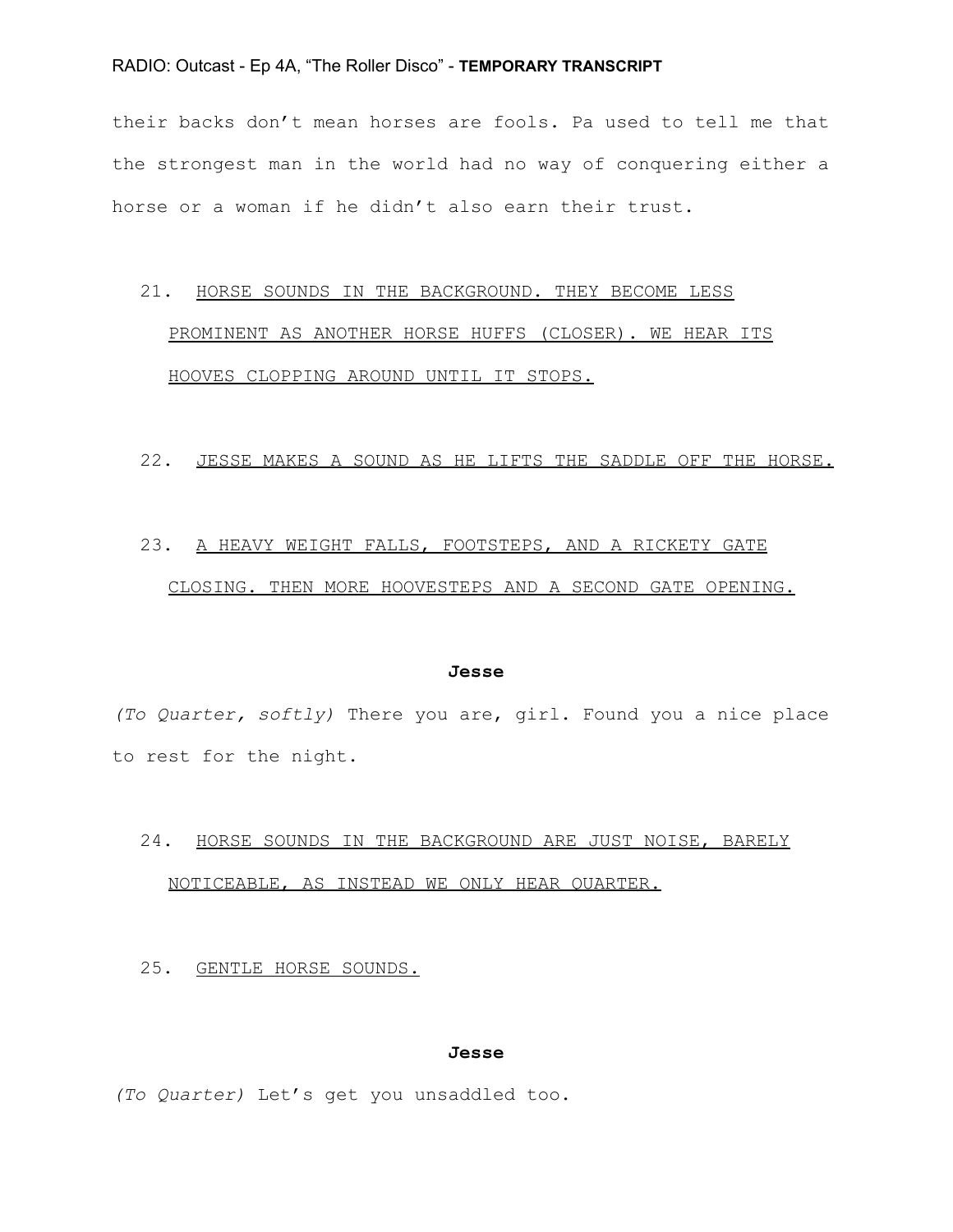# 26. AGAIN, JESSE MAKES A SOUND AS HE LIFTS THE SADDLE OFF THE HORSE. A HEAVY WEIGHT FALLS, FOOTSTEPS, AND A RICKETY GATE CLOSING.

27. SOFT WHINNY.

#### **Jesse**

*(To Quarter)* How's that? *(beat)* Lucky you can't hear all that nonsense in here. Might join you tonight rather than stick with those two. *(short beat)* Least you keep your opinions to yourself.

#### **Kid**

It can't answer you.

## **Jesse (narration)**

When I turned my head I saw a kid poke his head out from a stack of hay in the back. Little bits of it stuck out from his head.

## **Jesse**

Yeah? How do you know? You two ol' friends?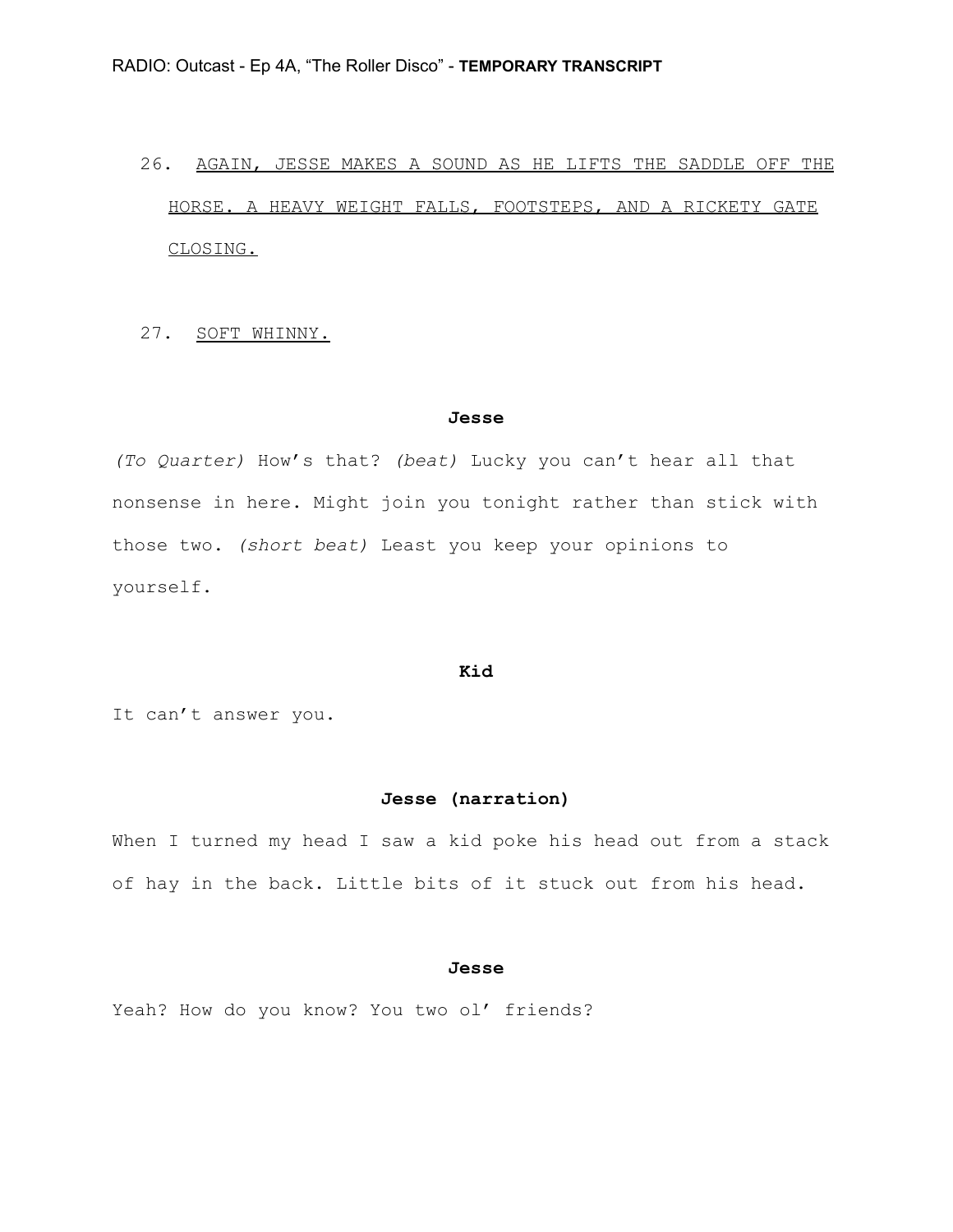## **Kid**

*No*. Horses can't talk.

28. KID SNIFFLES.

# **Jesse (narration)**

He wiped his nose on the sleeve of his fur coat, which looked far too big to be his.

## **Kid**

Why aren't you with everyone else celebrating? Don't you have any friends? Is that why you were talking to the horse like it's people? I heard--I heard that sometimes people who don't have friends get so lonely they start talking to things and acting funny.

#### **Jesse**

*(beat)* Where's your Ma and Pa, kid?

# 29. KID SNIFFLES.

## **Jesse (narration)**

He wiped his dirty nose again and shrugged. I sighed and waved for him to follow me.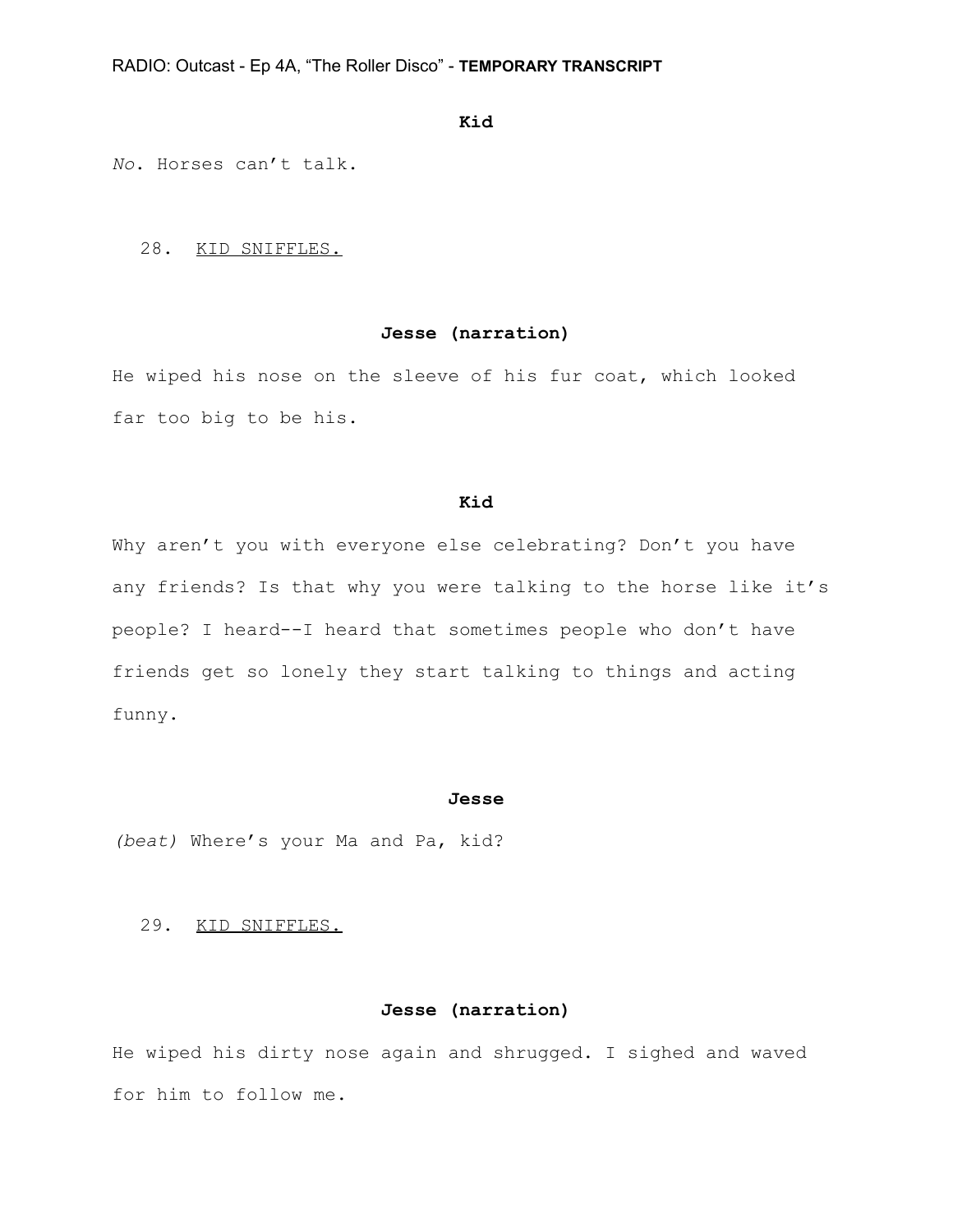#### **Jesse**

C'mon. Let's go find your folks.

*(Scene Transition)*

30. SOUNDS FROM THE SKATING RINK FADE OUT.

31. SONNY MACHINE BEEPING.

# **Charles**

Sonny, I need you to focus.

# 32. CLICK OF A BUTTON, SONNY MACHINE STOPS BEEPING, TAPE RECORDING.

# **Charles**

Mistress. Emi. I need your assistance. Now. It's--Helix, she has cornered me. I need to win a competition against her or I'll be forced to tell her the truth. I need your assistance, I fear I may lose and her latest ability won't allow me to--

# 33. A WOMAN, SPECTRA, SIGHS.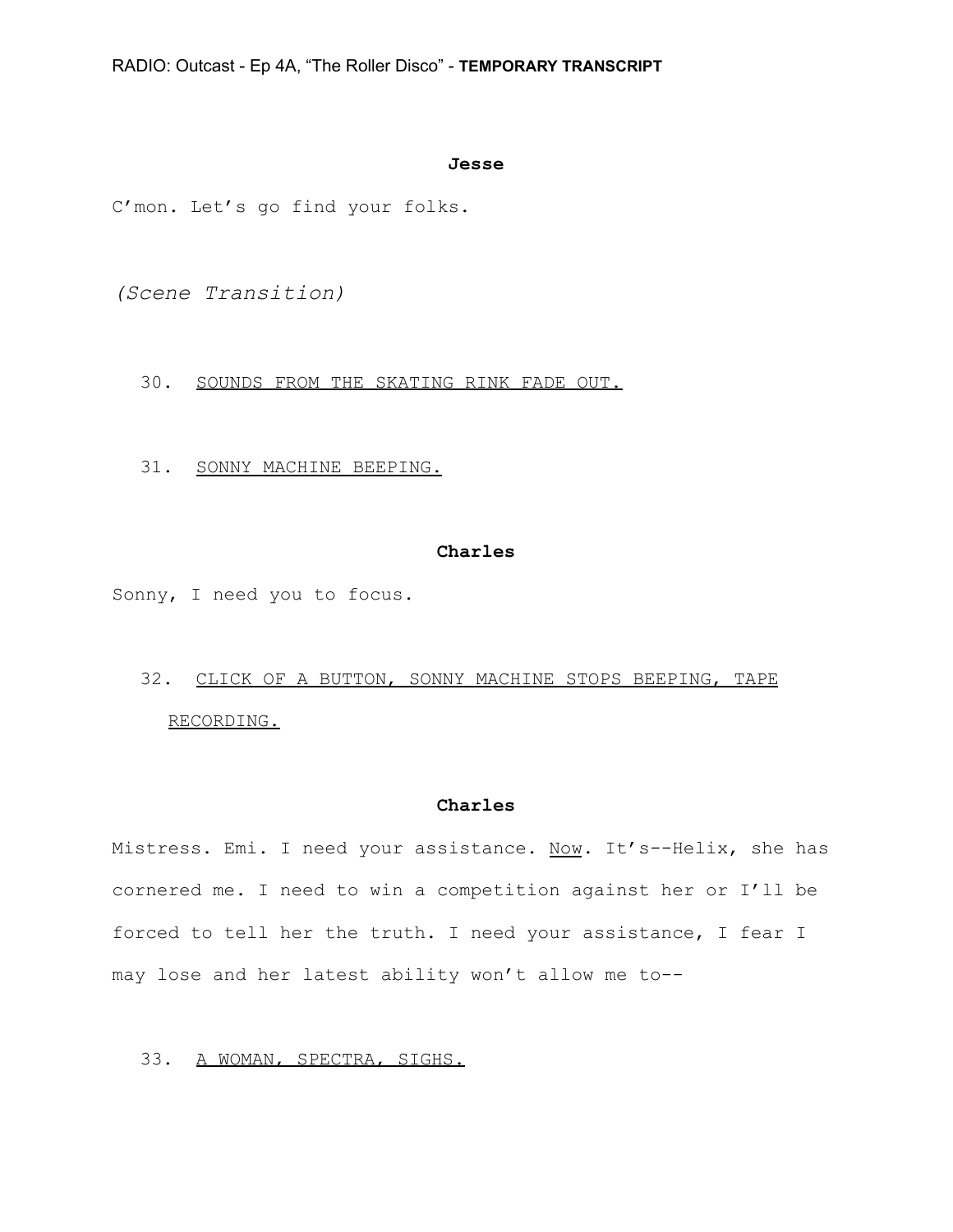## **Spectra**

Cut the dramatics. She heard you, okay?

# 34. THE TAPE CONTINUES TO RECORD, THE CLICK OF A BUTTON, THEN IT STOPS.

## **Charles**

Pardon, have we met?

### 35. SPECTRA SCOFFS.

## **Charles (narration)**

An elegant woman with fair skin and brilliant red hair stood before me as though she had appeared from thin air. She wore a men's suit, gray with white stripes. It was loose and unusually wide around the shoulders. The lapels were as white as fresh snow and she wore a brooch made of gold and rubies shaped like a pair of glittering eyes. She looked at me as though I were a nuisance, but in a manner that reminded me of Emi's gaze, as though I were a piece on a chessboard. A cigarette appeared between her lips a moment later, as if by magic.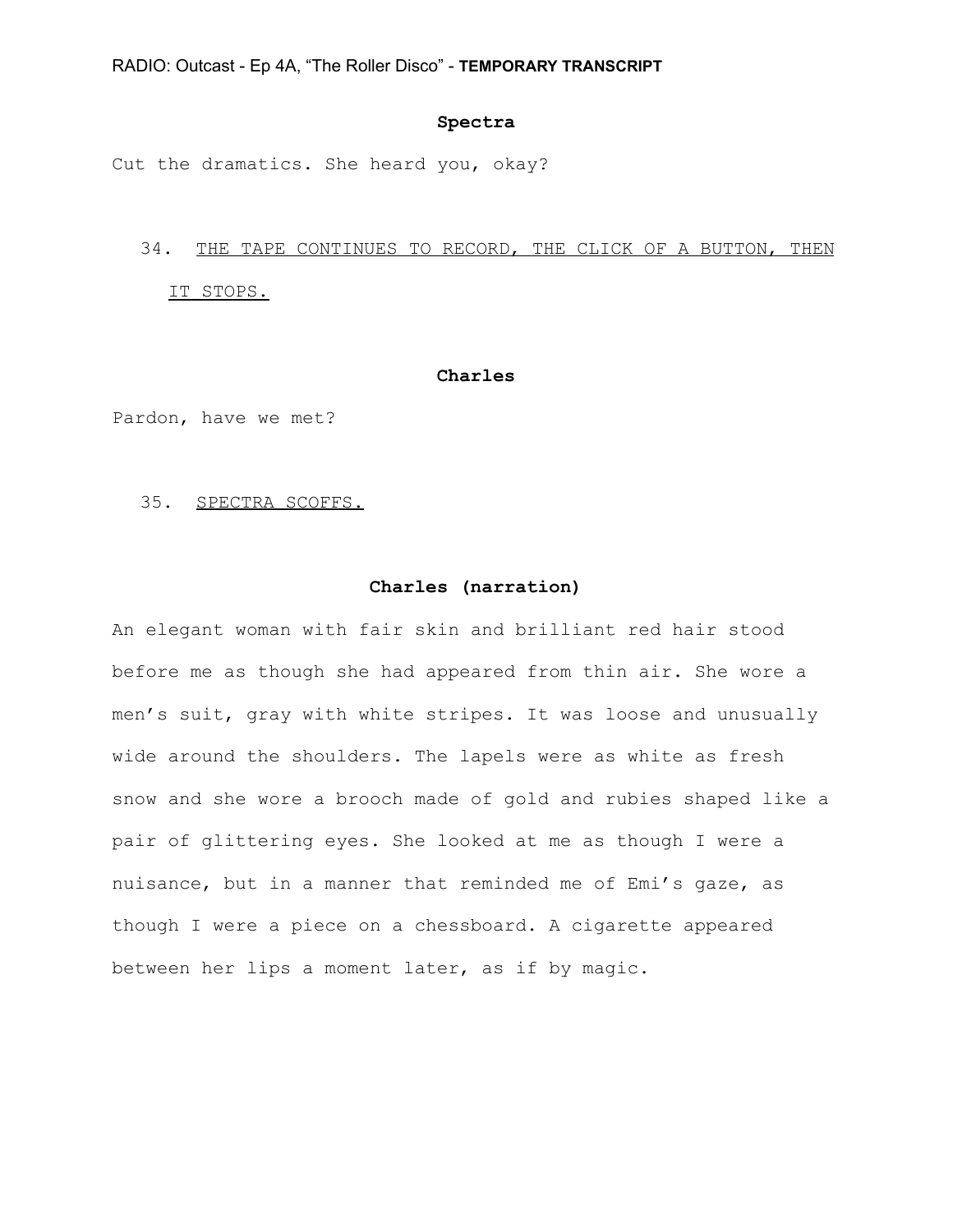## **Spectra**

I forget how stupid humans are sometimes. *(Beat as she inhales on the cigarette)* Your *(mockingly)* Mistress sent me, *(Beat as she exhales)* little human man. Apparently, you need the help. Even someone as uninsightful as my stupid little sister has sussed out that you're just a clown.

#### **Charles**

Your sister?

## 36. SPECTRA TAKES ANOTHER DRAG OF HER CIGARETTE.

## **Charles (narration)**

The woman took another drag of her cigarette and raised an eyebrow at me in a patronizing manner. As the smoke fell from her lips it spun until it formed a single image, Helix's face. Except her smoke-formed face had quite the exaggerated grin.

## **Charles**

Helix. *(short beat)* That would mean you are--

## **Spectra**

*(To Charles in a bored manner)* Daughter of the All-Mother of Communication, one of the five Communication Sisters. Yes. I am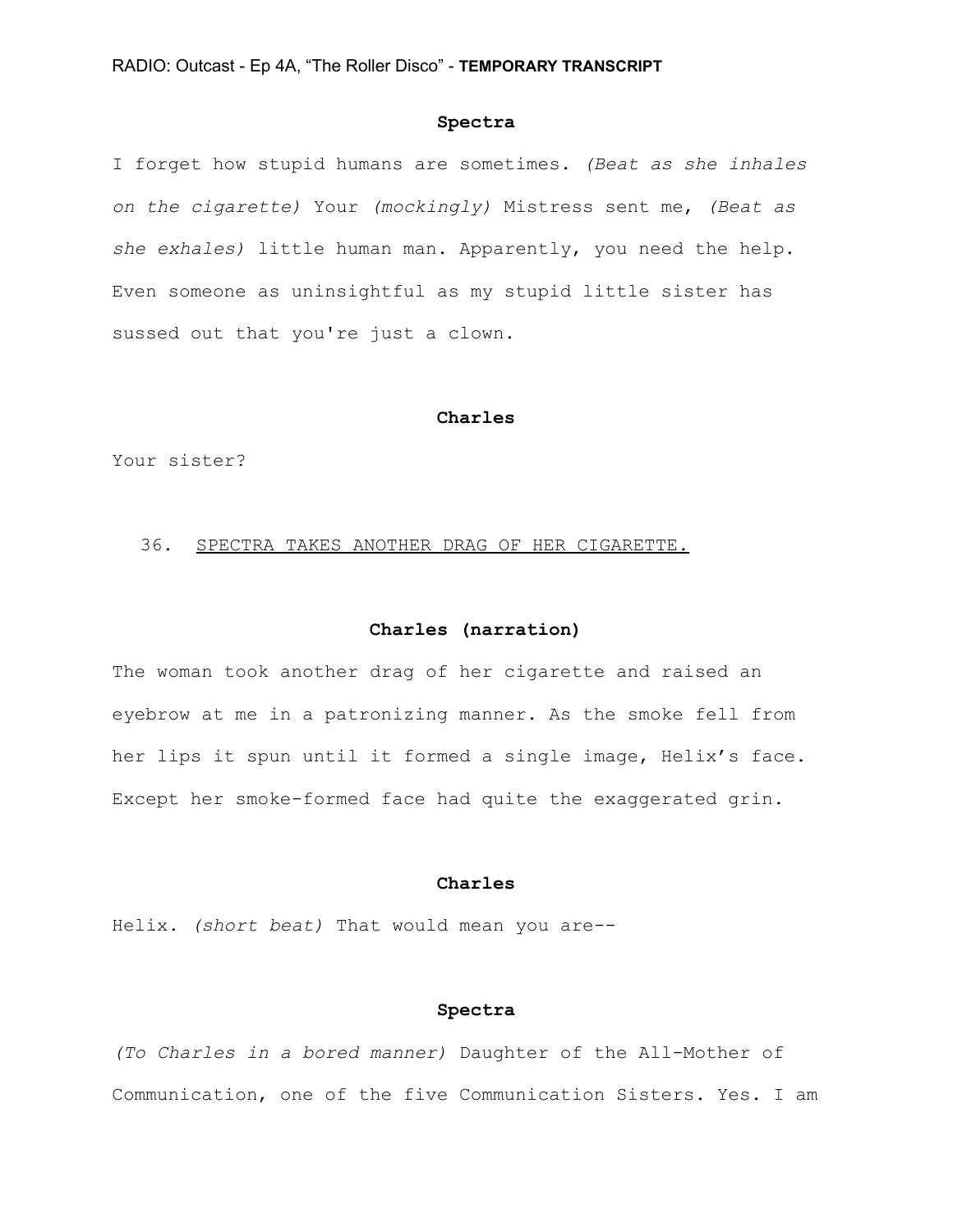the Messenger God of Sight. You can call me Spectra, *if* you have to call me anything.

## 37. SPECTRA TAKES ANOTHER DRAG OF HER CIGARETTE.

# **Charles (narration)**

She blew an arrow of smoke through the puff that remained of Helix's face, dispersing the smoke.

#### **Charles**

Forgive me, Spectra, as you've stated I am merely a *(short beat, trying not to be annoyed)* small human man. I do not understand. If you are Helix's sister, why help Emi?

## **Spectra**

Not that it's any of your concern, but it's because she's my sister. Helix has done nothing but fail at her duties and neglect her union. She's a joke. She has tarnished our mother's name and tricked Emi into giving her preferential treatment. If it was up to me, I would have started by spilling a bucket full of the blood of her favorite humans on her at her trial, like that guy she wouldn't quit crying about. But I'm not in charge. Though Emi's little punishment is lacking, I'm not a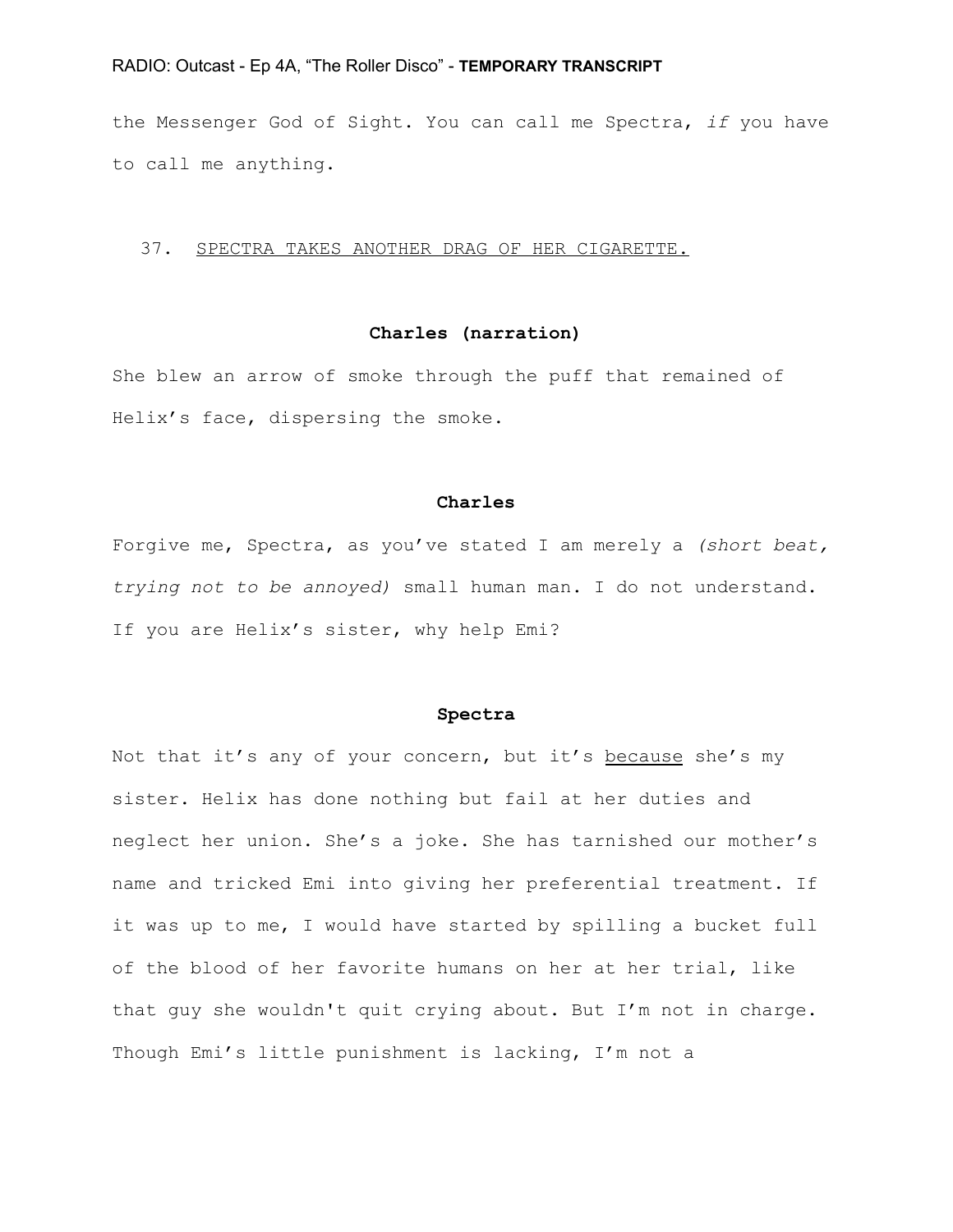self-important idiot who will go against the will of one of the Governing Three.

## **Charles (narration)**

I didn't know what to say. She had revealed more of the gods' secrets to me than either Helix or Emi ever had. Helix had sisters. She didn't fulfill a union. Then there was Emi, who was not only a god, not only one of many gods, but one of the ruling elites among the gods.

#### **Spectra**

Skating competition?

#### **Charles**

Pardon?

#### **Spectra**

Keep up. That's why I'm here, right? I'm here to help back you at a skating competition so you can keep your association with Emi secret, yes or no?

# **Charles**

Oh, yes. Though I am quite talented, a fact none can dispute, I need to ensure that I will win. Helix is a god, after all.